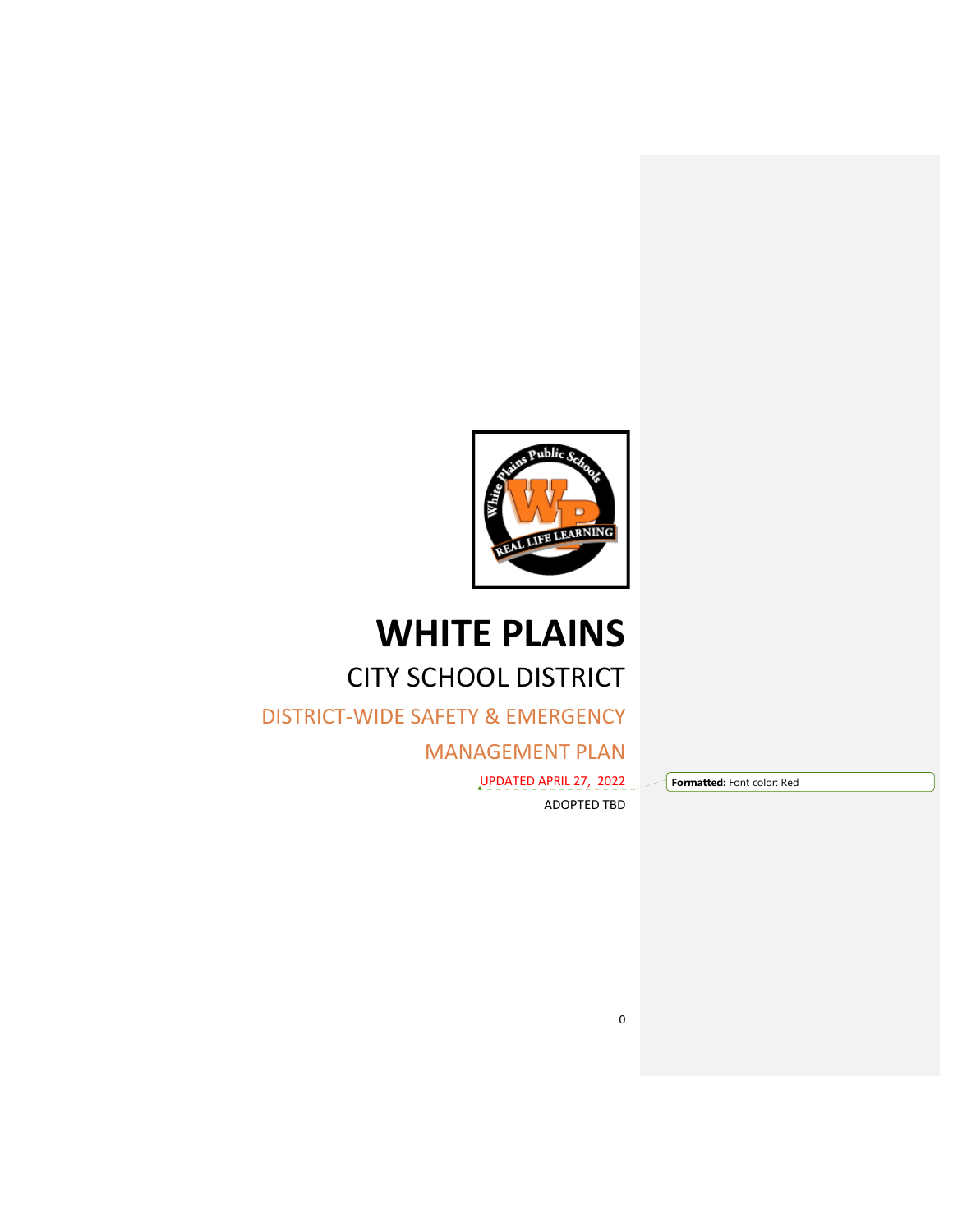## DISTRICT‐WIDE SAFETY & EMERGENCY MANAGEMENT PLAN

## TABLE OF CONTENTS

 $\mathbf{I}$ 

| SECTION I - GENERAL CONSIDERATIONS AND PLANNING GUIDELINES        | 3  |
|-------------------------------------------------------------------|----|
| <b>PURPOSE</b>                                                    | 3  |
| <b>IDENTIFICATION OF SCHOOL TEAMS</b>                             | 4  |
| <b>CONCEPT OF OPERATIONS</b>                                      | 7  |
| PLAN REVIEW AND PUBLIC COMMENT                                    | 7  |
| SECTION II - RISK REDUCTION/PREVENTION AND INTERVENTION           | 9  |
| PREVENTION AND INTERVENTION STRATEGIES                            | 9  |
| <b>IMPROVING COMMUNICATION WITH STUDENTS</b>                      | 10 |
| REPORTING THREATS OR ACTS OF VIOLENCE                             | 11 |
| TRAINING, DRILLS, AND EXERCISES                                   | 11 |
| STAFF DEVELOPMENT TRAINING                                        | 12 |
| PROACTIVE BUILDING SECURITY MEASURES                              | 12 |
| VITAL EDUCATIONAL INFORMATION                                     | 13 |
| <b>EARLY DETECTION OF POTENTIALLY VIOLENT BEHAVIOR</b>            | 13 |
| <b>HAZARD IDENTIFICATION</b>                                      | 14 |
| SCHOOL SAFETY PERSONNEL ALLOCATIONS, HIRING, DUTIES, AND TRAINING | 15 |
| <b>SECTION III - RESPONSE</b>                                     | 17 |
| NOTIFICATION AND ACTIVATION (INTERNAL AND EXTERNAL COMM.)         | 17 |
| SITUATIONAL RESPONSES                                             | 18 |
| MULTI-HAZARD RESPONSE                                             | 18 |
| <b>RESPONSE PROTOCOLS</b>                                         | 18 |
| RESPONSES TO IMPLIED OR DIRECT THREATS OF VIOLENCE                | 20 |
| <b>RESPONSES TO ACTS OF VIOLENCE</b>                              | 21 |
| <b>DISTRICT EMERGENCY RESOURCES</b>                               | 22 |
| <b>INCIDENT COMMAND SYSTEM</b>                                    | 23 |
| SECTION IV - COMMUNICATION WITH OTHERS                            | 25 |
| OBTAINING ASSISTANCE DURING EMERGENCIES                           | 25 |
| OBTAINING ASSISTANCE FROM GOVERNMENT OFFICIALS                    | 25 |
| CONTACTING PARENTS AND GUARDIANS                                  | 26 |

1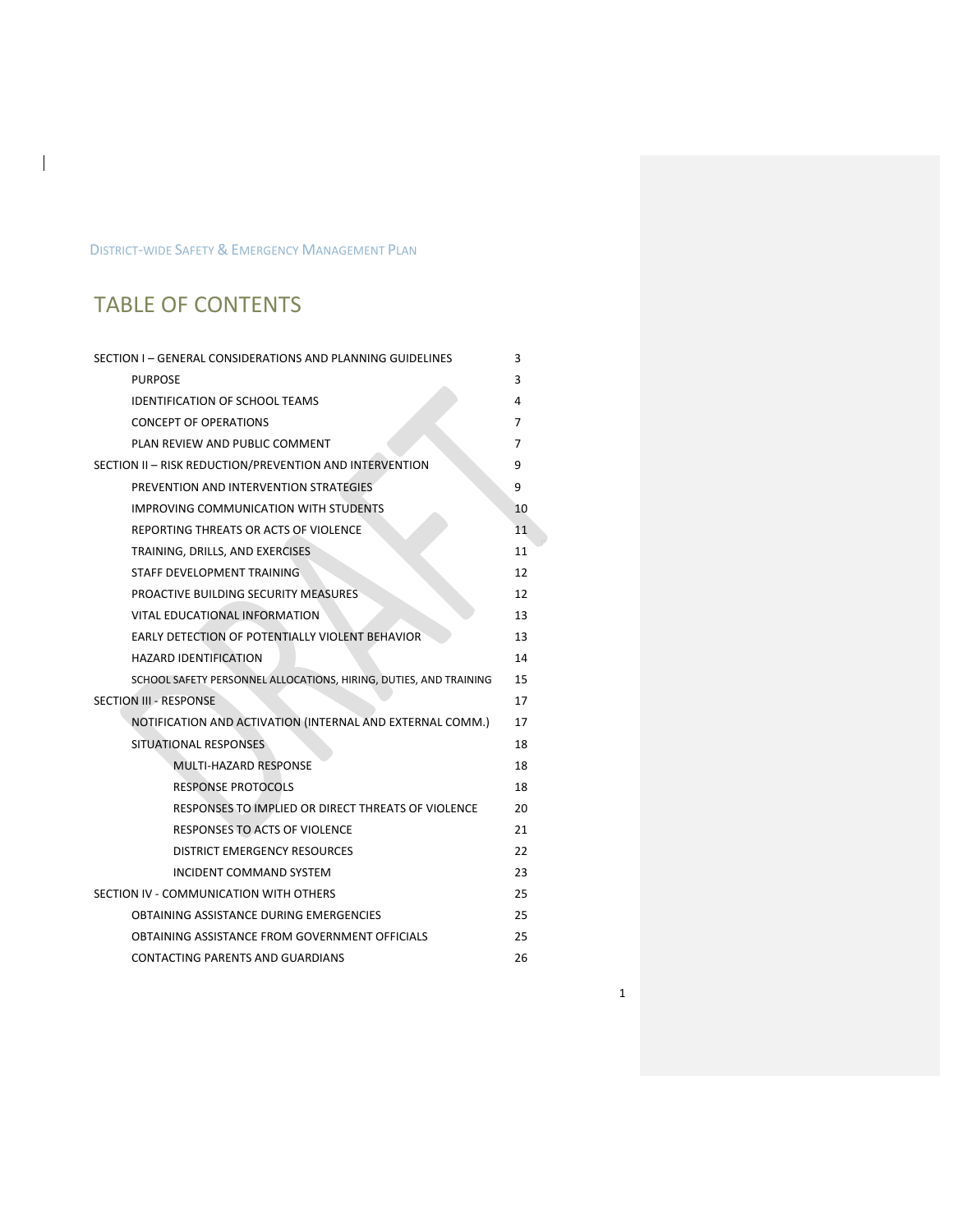| SECTION V - RECOVERY            | 27 |
|---------------------------------|----|
| DISTRICT SUPPORT FOR BUILDINGS  | 27 |
| DISASTER MENTAL HEALTH SERVICES | 28 |
|                                 |    |
| APPFNDIX                        |    |

 $\overline{\phantom{a}}$ 

| <b>APPENDIX 1</b> | LISTING OF SCHOOL BUILDINGS                    | 29 |    |
|-------------------|------------------------------------------------|----|----|
| <b>APPENDIX 2</b> | <b>BUILDING-LEVEL EMERGENCY RESPONSE PLANS</b> | 30 |    |
| <b>APPENDIX 3</b> | MEMORANDA OF UNDERSTANDING                     | 31 |    |
| <b>APPENDIX 4</b> | DISTRICT RESOURCES - CONTACT INFORMATION       |    | 32 |
| <b>APPENDIX 5</b> | SECTION 155.17 REGULATION COMPLIANCE REFERENCE | 33 |    |
| APPENDIX 6        | PROTOCOLS FOR A STATE DISASTER INVOLVING       |    |    |
|                   | A COMMUNICABLE DISEASE                         | 35 |    |

2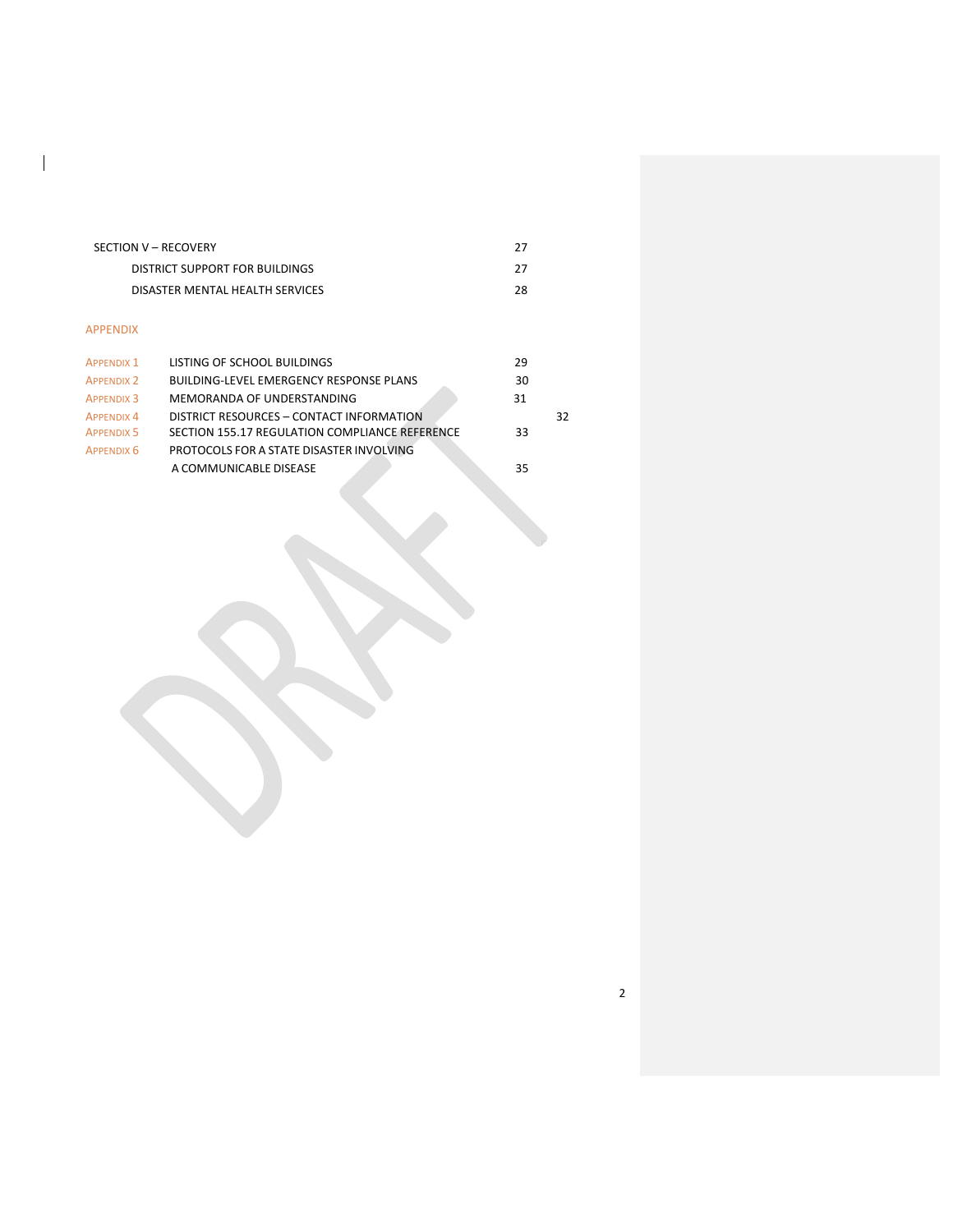#### SECTION **I** GENERAL CONSIDERATIONS AND PLANNING GUIDELINES

#### PURPOSE

Emergencies in schools are defined as undesirable events that occur and have the potential to cause injury or illness to members of our school community or disrupt the orderly educational process. They range from acts of bullying or harassment to catastrophic natural or man-made events. Emergency management is the discipline of dealing with and avoiding risks. It is a discipline that involves preparing for an emergency situation or disaster before it occurs as well as supporting and rebuilding from the emergency after natural or human-made disasters have occurred.

Emergency management in our schools is the continuous process by which our staff, students, administrators, parents, school groups, emergency responders and our community manages hazards in an effort to avoid or mitigate the impact of disasters resulting from hazards. Preventive measures and good planning will reduce the likelihood that emergencies will occur and allow us to address those that do in an expeditious and effective manner.

Districts are required to develop district‐wide school safety and emergency management plans designed to prevent and effectively manage such events to minimize the effects of serious incidents and emergencies. These plans also facilitate the coordination of the District with local and county plans and resources when incidents and emergencies occur.

The district-wide plan is responsive to the needs of all schools in the District and is consistent with the more detailed school emergency plans required at the building level. Districts are vulnerable to a wide variety of acts of violence; and natural and manmade disasters. To address these threats, the State of New York has enacted the Safe Schools Against Violence in Education (S.A.V.E.) law. Project S.A.V.E. is a comprehensive planning effort that addresses prevention, response, and recovery with respect to a variety of emergencies in schools.

The White Plains City School District supports the S.A.V.E. legislation. As such, the Superintendent of Schools, Board of Education, and the entire District staff encourages and advocates on-going districtwide cooperation in support of Project S.A.V.E.

#### SUPERINTENDENT'S DIRECTIVE

The Superintendent will serve as the District's Chief Emergency Officer (CEO) $<sup>1</sup>$  whose duties shall</sup> include, but not be limited to:<sup>2</sup>

 $1$  155.17(1)(c)(xix) the designation of the superintendent, or superintendent's designee, as the district chief emergency officer whose duties shall include, but not be limited to:

 $2$  155.17(1)(c)(xix) the designation of the superintendent, or superintendent's designee, as the district chief emergency officer whose duties shall include, but not be limited to: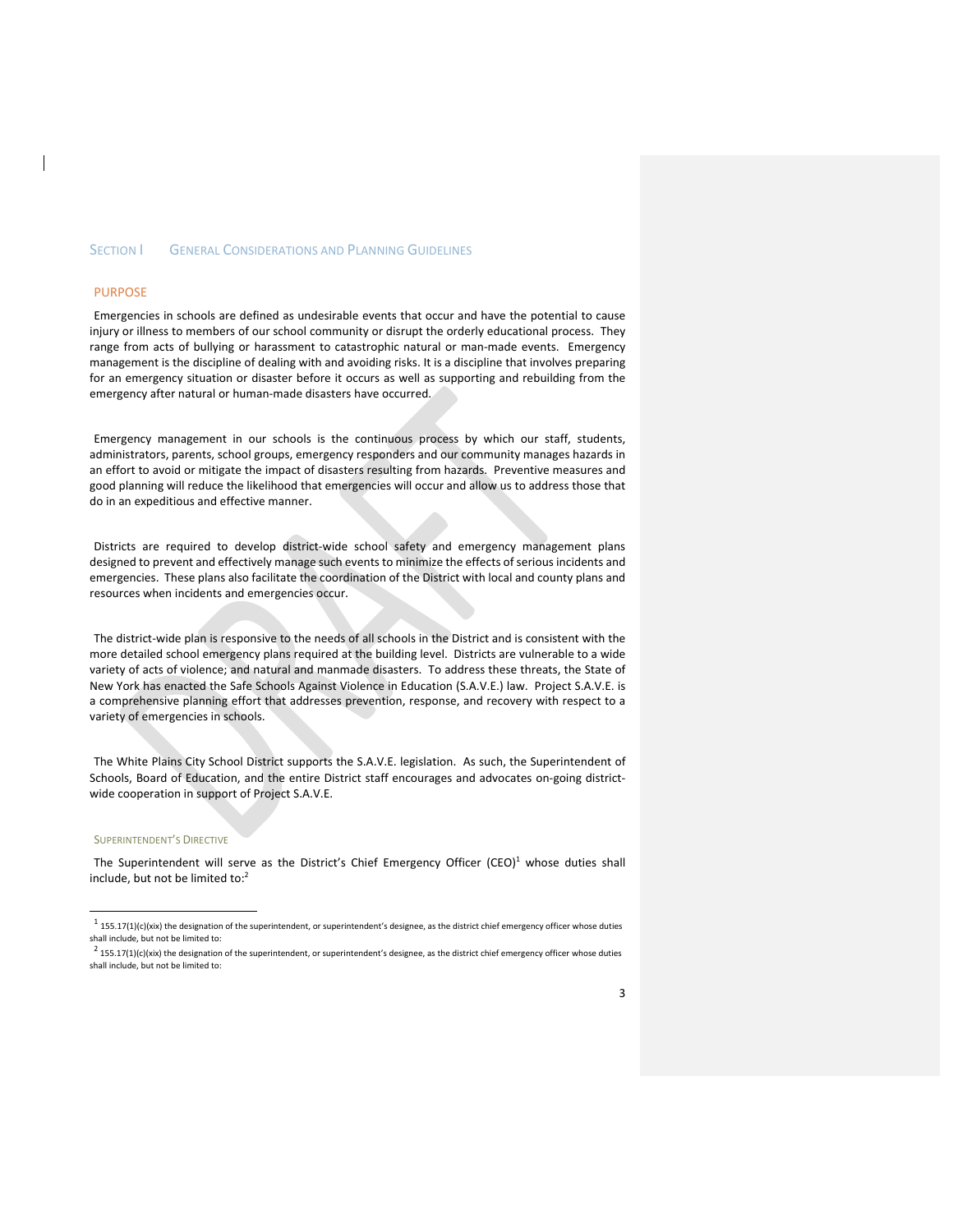- 1. coordination of the communication between school staff, law enforcement, and other first responders $3$
- 2. leading the efforts of the district-wide school safety team in the completion and yearly update of the district‐wide school safety plan and the coordination of the district‐wide plan with the building-level emergency response plans<sup>4</sup>
- 3. ensuring staff understanding of the district–wide school safety plan<sup>5</sup>
- 4. ensuring the completion and yearly update of building-level emergency response plans for each school building<sup>6</sup> The CEO will require each building principal to maintain a Building‐level Emergency Response Plan in compliance with Commissioner of Education Regulation 155.17(2). Each plan should be updated annually with the assistance of the Building Emergency Response Team (BERT). The plan shall provide for lockdown, lockout, sheltering, evacuation, early dismissal, fire and other emergency planning and notification (when necessary) to students and staff, annual drills and exercises, and coordination with local and county emergency preparedness administrators. These plans shall be submitted to the District's Safety Team for annual approval and incorporation into the overall District-wide Safety and Emergency Management Plan.
- 5. assisting in the selection of security related technology and development of procedures for the use of such technology<sup>7</sup>
- 6. coordination of appropriate safety, security, and emergency training for district and school staff, including required training in the emergency response plan<sup>8</sup>
- 7. ensuring the conduct of required evacuation and lock-down drills in all district buildings as required by Education Law section 807<sup>9</sup>
- 8. ensuring the completion and yearly update of building-level emergency response plans by the dates designated by the commissioner
- 9. ensures protocols for responding to a declared state disaster emergency involving a communicable disease are substantially consistent with the provisions of 27‐C of the Labor Laws.

#### IDENTIFICATION OF SCHOOL TEAMS

The District-wide Safety and Emergency Management Plan was developed pursuant to Commissioner's Regulation 155.17(b)(13). At the direction of the Board of Education and under the direction of the Superintendent, a District-wide Safety Team will be utilized for emergency management within the

 $3$  155.17(c)(1)(xix)(a) coordination of the communication between school staff, law enforcement, and other first responders;

 $4$  155.17(c)(1)(xix)(b) lead the efforts of the district-wide school safety team in the completion and yearly update of the district-wide school safety plan and the coordination of the district-wide plan with the building-level emergency response plans

 $5$  155.17(c)(1)(xix)(c) ensure staff understanding of the district-wide school safety plan

 $6$  155.17(c)(1)(xix)(d) ensure the completion and yearly update of building-level emergency response plans for each school building

 $^7$  155.17(c)(1)(xix)(e) assist in the selection of security related technology and development of procedures for the use of such technology

 $8$  155.17(c)(1)(xix)(f) coordinate appropriate safety, security, and emergency training for district and school staff, including required training in the emergency response plan

 $9$  155.17(c)(1)(xix)(g) ensure the conduct of required evacuation and lock-down drills in all district buildings as required by Education Law section 807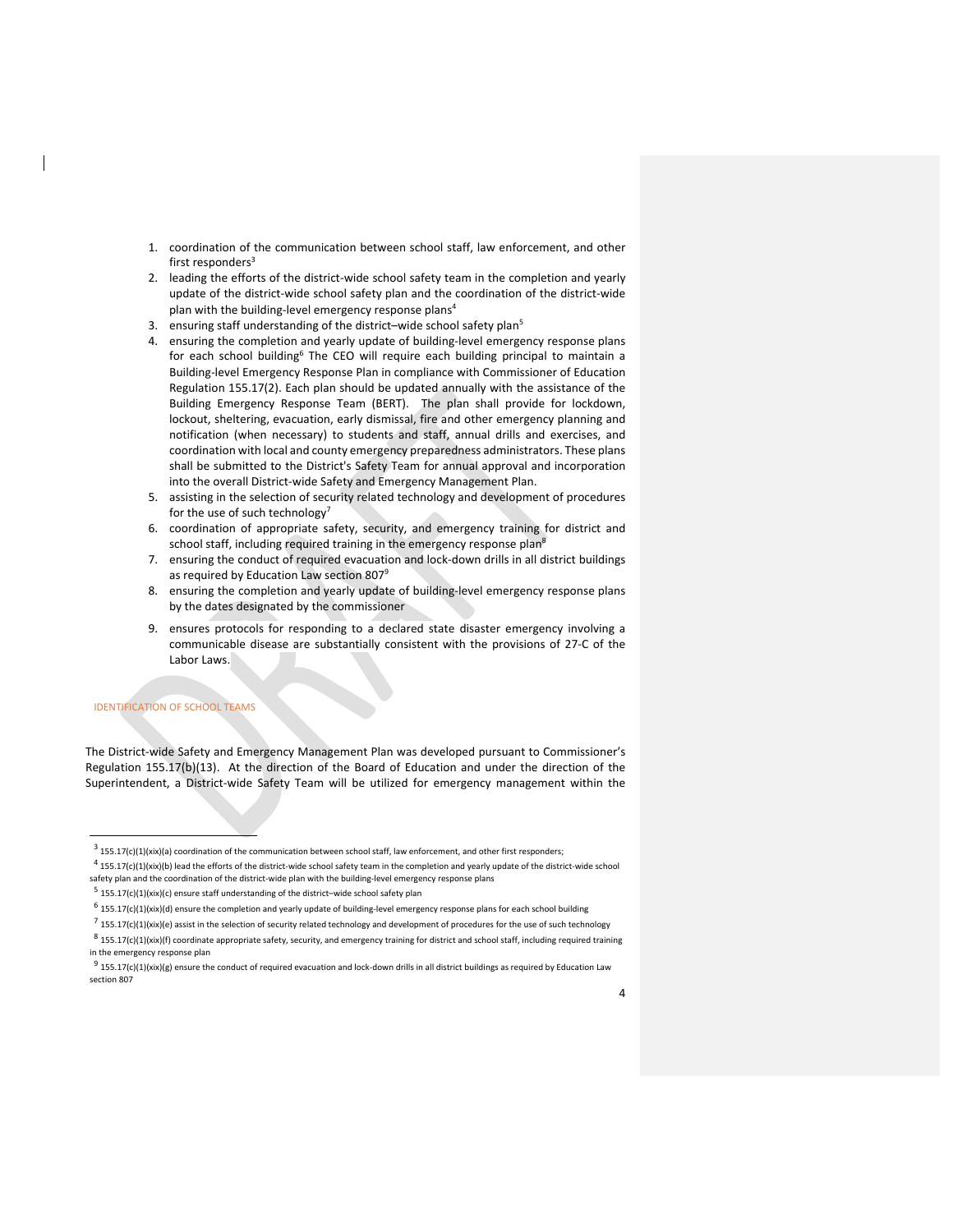District<sup>10</sup>. The Safety Team shall include, but is not limited to, representatives of the school board, teacher, administrator, and parent organizations, school safety personnel and other school personnel including bus drivers and monitors. At the discretion of the board of education, a student may be allowed to participate on the safety team, however, no portion of a confidential building‐level emergency response plan shall be shared with such student nor shall such student be present where details of a confidential building-level emergency response plan or confidential portions of a district-wide emergency response strategy are discussed.

The duties of the team shall include the development, review, and update of the District-wide Safety and Emergency Management Plan in compliance with Commissioner of Education Regulation 155.17. The District Safety Team should meet regularly throughout the year to conduct the following business:

- 1. Assess and review the District-wide Safety and Emergency Management Plan annually.
- 2. Make any necessary recommendations regarding emergency operations, planning, procedures, and/or protocols.
- 3. Conduct training sessions as necessary.
- 4. Meet with, oversee, and help guide the Building-level Emergency Response Teams at each school as necessary.
- 5. Meet as needed with the District's Emergency Management Consultant to review protocols and procedures as well as receive training and instruction.
- 6. Meet with local government and emergency service organization officials to develop procedures for obtaining guidance and for emergency situations that exceed the expertise and/or resources of the District. These procedures may then be incorporated into the District's Emergency Management Plan.
- 7. Conduct all other business as deemed necessary.

 $10$  155.17(c)(14) District-wide school safety team means a district-wide team appointed by the board of education, the chancellor in the case of New York City, or other governing board. The district‐wide team shall include, but not be limited to, representatives of the school board, teacher, administrator, parent organizations, bus drivers and monitors, school safety personnel and other school personnel.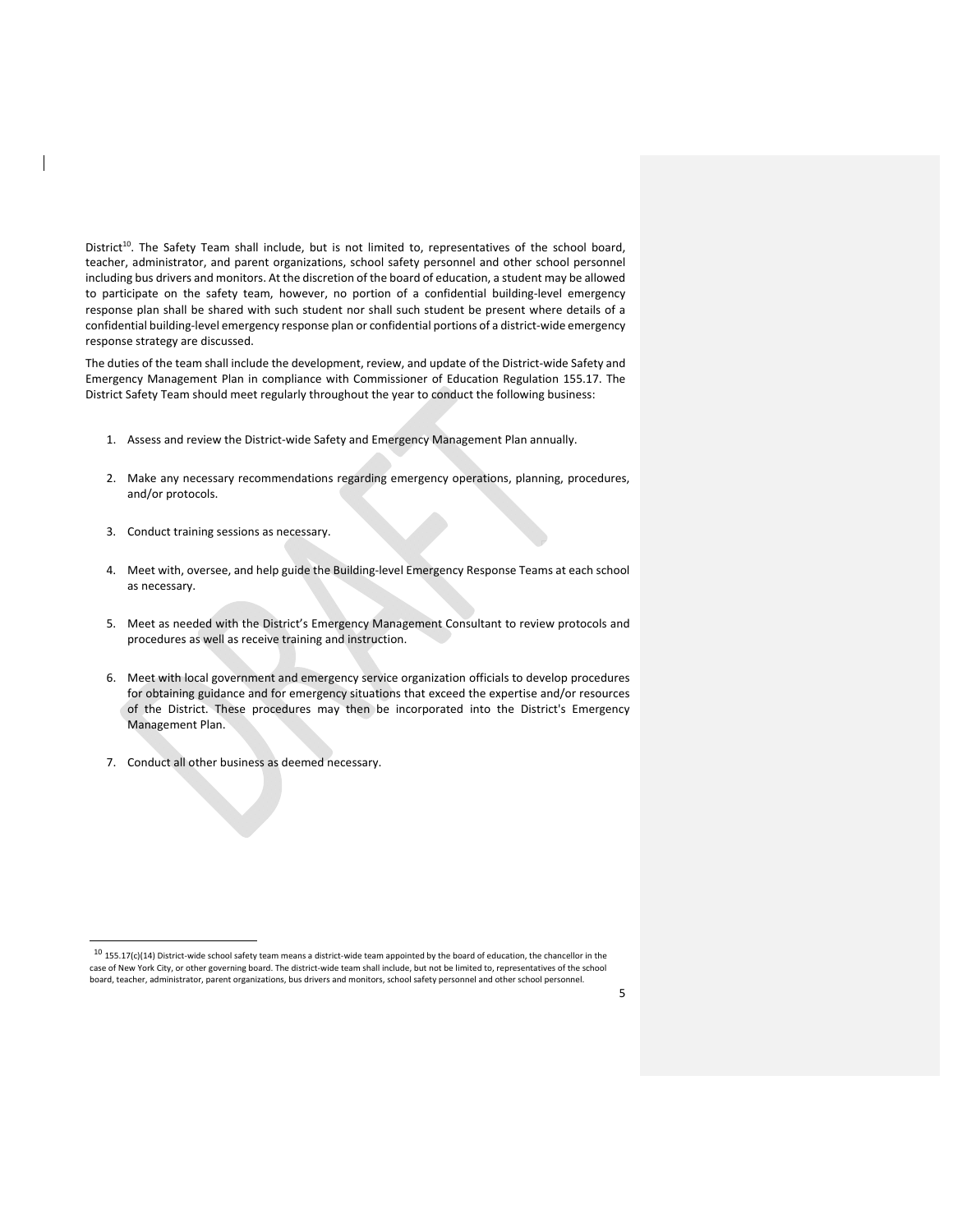## DISTRICT SAFETY TEAM:

 $\begin{array}{c} \hline \end{array}$ 

 $\mathbf{l}$ 

 $\overline{\phantom{a}}$ 

*Members listed here may be removed from the "additional emergency numbers" table*

| <b>TITLE</b>                                                | <b>NAME</b>                  | <b>OFFICE PHONE</b> |
|-------------------------------------------------------------|------------------------------|---------------------|
| Asst. Superintendent for Business                           | Vaccaro-Teich, Ann           | 914-422-2061        |
| Asst. Superintendent for Pupil Personnel<br><b>Services</b> | Augarten, Deborah            | 914-422-2034        |
| <b>PTA Council</b>                                          | Norfleet, Gina Buck, Jessica | 646-228-7441        |
| <b>School Security</b>                                      | Washington, Bernard          | 914-422-2182        |
| Director of Alternative School: Rochambeau                  | Bratcher, Paul               | 914-422-2333        |
| Asst. Principal; Highlands                                  | Brown, Brent                 | 914-422-2278        |
| Assistant Principal; Church Street                          | Crawford, Kimberly           | 914-422-2266        |
| Administrator; High School                                  | Figueroa, Raegan             | 914-422-2240        |
| WPPD - SRO                                                  | Omoruan, Anthony             | 914-422-6250        |
| Asst. Principal; Eastview                                   | Lasser, Suzanne              | 914-422-2008        |
| <b>WPTA</b>                                                 | Conrad, Emily                | 914-422-2092        |
| <b>Board Member</b>                                         | Hricay, Jim                  | 914-260-3371        |
| <b>Board Member</b>                                         | Randy Stein Stein, Randy     | 914-649-4690        |
| <b>District Nurse</b>                                       | Racioppo, Magaly             | 914-422-2011        |
| <b>Transportation Supervisor</b>                            | Alfonso, Sergio              | 914-422-2056        |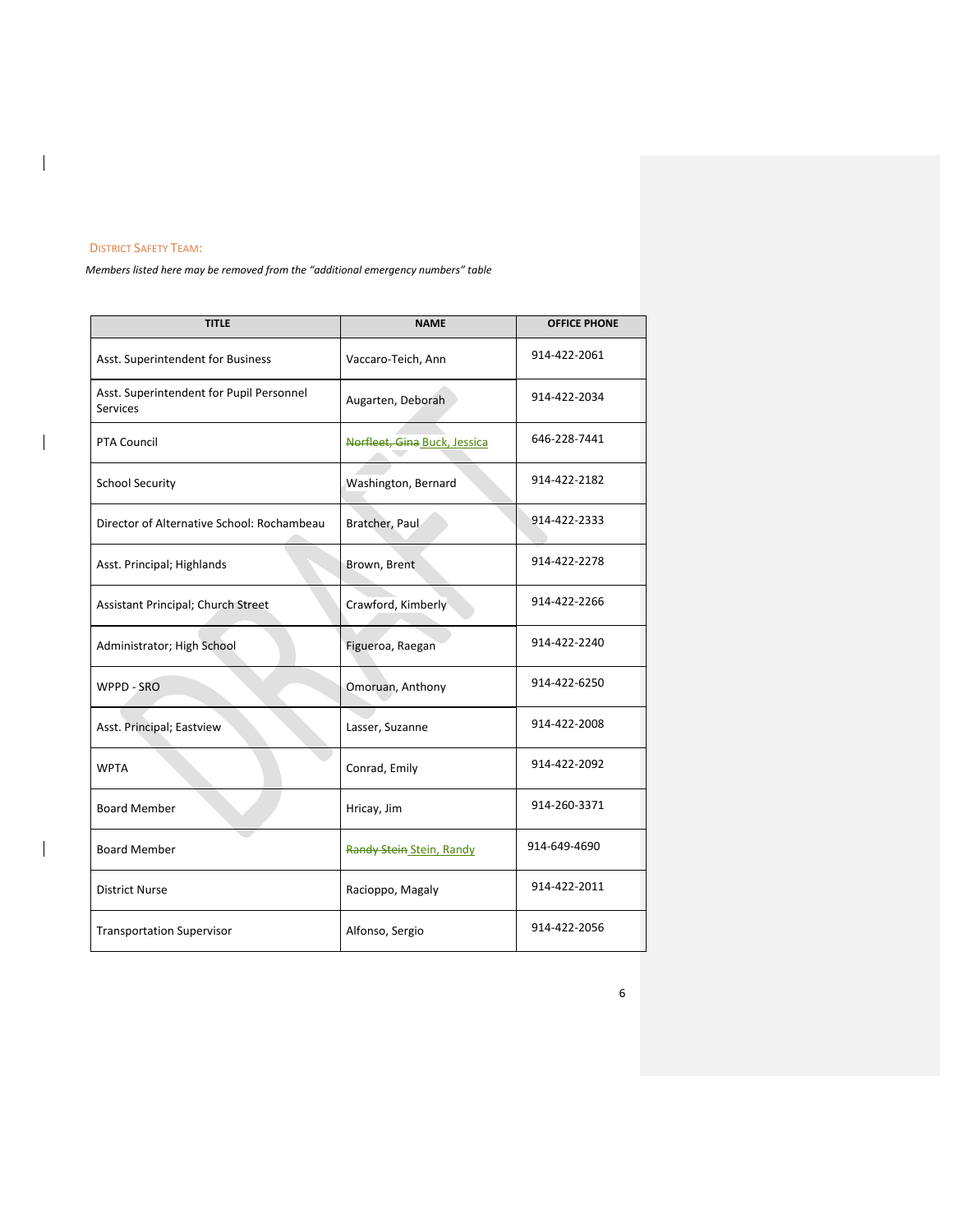| Lieutenant, WPPD                      | Robinson, Ed Fazzino, August                | 914-422-6250 |
|---------------------------------------|---------------------------------------------|--------------|
| Detective, WPPD                       | Brown, Christina                            | 914-422-6250 |
| Director, Facilities & Operations     | Stefanelli, Frank                           | 914-422-2049 |
| Director, Youth Bureau                | Williams, Frank                             | 914-422-1378 |
| Superintendent of Schools, WPCSD      | Ricca, Joseph                               | 914-422-2019 |
| Director; Food and Nutrition Services | Marra, Ed McGinn, Dawn                      | 914-422-2371 |
| <b>Communications Director</b>        | Michelle Schoenfeld<br>Schoenfeld, Michelle | 914-422-2071 |
| <b>IT Director</b>                    | Velez, Ron                                  | 914-422-2480 |
| <b>FSW Director</b>                   | Kerrigan, Polly                             | 914-240-2241 |
| Lieutenant, White Plains Fire Dept.   | Gorbutt, William                            | 914-422-6997 |
| <b>School Bus Driver</b>              | Cicio, Ana                                  | 914-328-1400 |

#### **CONCEPTS OF OPERATION**

- 1. The District-wide School Safety and Emergency Management Plan will be directly linked to individual Building‐level Emergency Response Plans for each school. Protocols developed in the District‐wide School Safety and Emergency Management Plan will guide the development and implementation of Building‐level Emergency Response Plans.
- 2. All District building plans have been standardized to the extent possible so that leadership decisions are consistent and leaders may be interchangeable as necessary. The training and expectations set at the district level are applicable to all building team members.
- 3. In the event of an emergency or violent incident, the initial response at an individual school will be by the Building Emergency Response Team.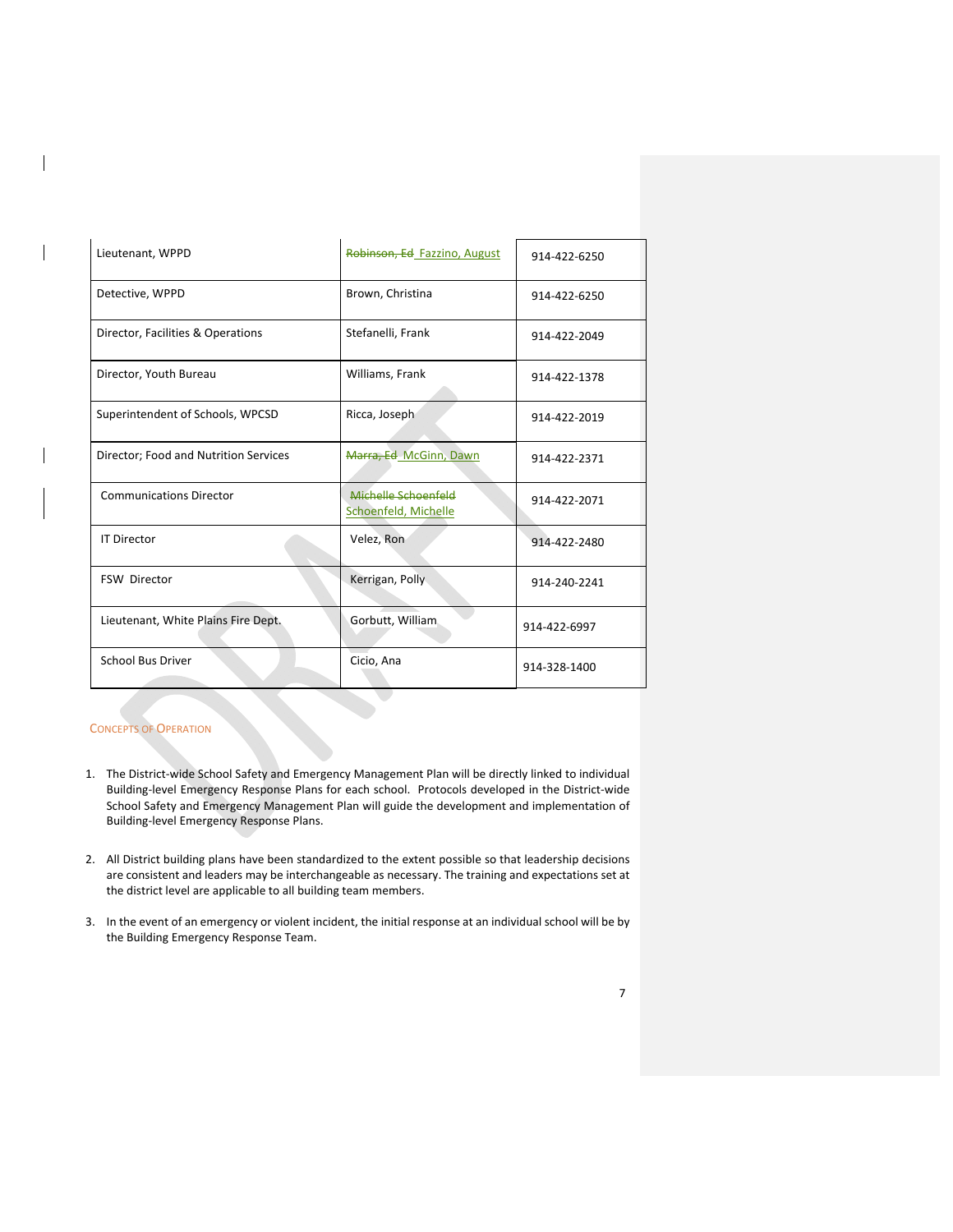4. Once the Superintendent and/or his/her designee are notified, the District Emergency Response Team may be mobilized to respond, and when appropriate, local emergency officials will be notified. All will follow the emergency management protocols and practices outlined in the National Incident Management System (NIMS) and will practice Incident Command System (ICS) techniques to better manage these events.

## PLAN REVIEW & PUBLIC COMMENT

and the contract of the contract of

- 1. The District‐wide Safety and Emergency Management Plan shall be monitored and maintained by the District Safety Team and reviewed annually on or before September 1st of each year. A copy of the plan will be available at the District office and on the District website.
- 2. Building-level Emergency Response Plans shall be confidential and not subject to disclosure under Article 6 of the Public Officers Law or any other provision of law in accordance with Education Law Section 2801‐a.
- 3. Full copies of the District-wide Safety and Emergency Management Plan and any amendments will be submitted to the New York State Education Department on or before September 1st of each year or within 30 days of adoption.
- 4. The Board of Education must formally adopt the District-wide Plan pursuant to Commissioner's Regulation, Section 155.17(c)(xiii). This plan will be made available for public comment at least 30 days prior to its adoption.
- 5. Building-level Emergency Response Plans will be supplied to the New York State Police, County Police and all local police departments covering the District, by October 15<sup>th</sup> of each year or within 30 days of adoption.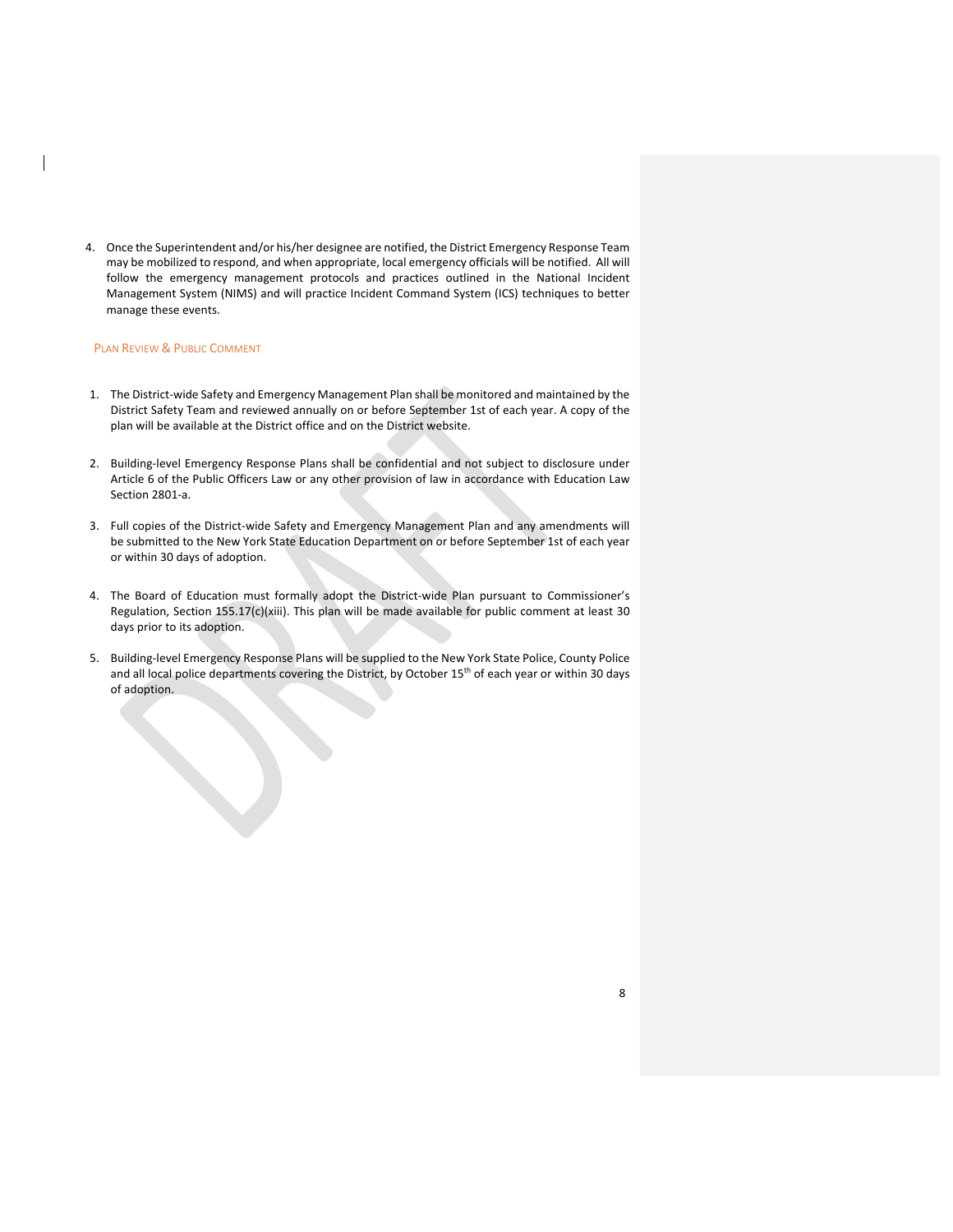#### SECTION II RISK REDUCTION/PREVENTION AND INTERVENTION

#### PREVENTION AND INTERVENTION STRATEGIES

The District utilizes a variety of intervention strategies to reduce risk and prevent critical incidents.

- 1. Any utilized school safety officers and other security personnel are trained annually with the assistance of one or more of the following collaborative relationships:
	- **Emergency Responders**
	- **Regional BOCES**
	- District Consultants
- 2. Training for school staff working in an incident control capacity may include:
	- a. Individual and group de‐escalation techniques
	- b. Non‐violent conflict resolution skills and
	- c. Peer Mediation and Youth Court
	- d. Extended day and other school safety programs
- 3. The District may provide de‐escalation techniques and nonviolent conflict resolution training to other staff annually. Each building has some staff trained in nonviolent conflict resolution.
- 4. Training is available during staff development sessions, on conference days and via on‐ demand web-based training modules...
- 5. Procedures relating to building security including utilization of staff and security equipment are as follows:<sup>11</sup>
	- 1. All authorized staff members are expected to carry their classroom/office keys/swipe cards at all times.
	- 2. All staff members are expected to wear District‐issued photo identification badges.
	- 3. Each teacher/staff member who occupies a room or area must scan the room or area upon first entering. The principal or a designee should be notified immediately if anything looks suspicious.
	- 4. After the designated start time of the school day, each school will be appropriately secured.
	- 5. All visitors must report to each building's designated single point of entry before proceeding further into the building.
	- 6. All contractors assigned to work in any building must first be authorized by the Facilities Department to receive an identification badge, which must be visible at all times when workers are on school property. All deliverables and delivery personnel must first be authorized by the Facilities Dept., prior to delivery.

 $11$  155.17(c)(1)(xi) policies and procedures relating to school building security, including, where appropriate, the use of school safety officers and/or security devices or procedures;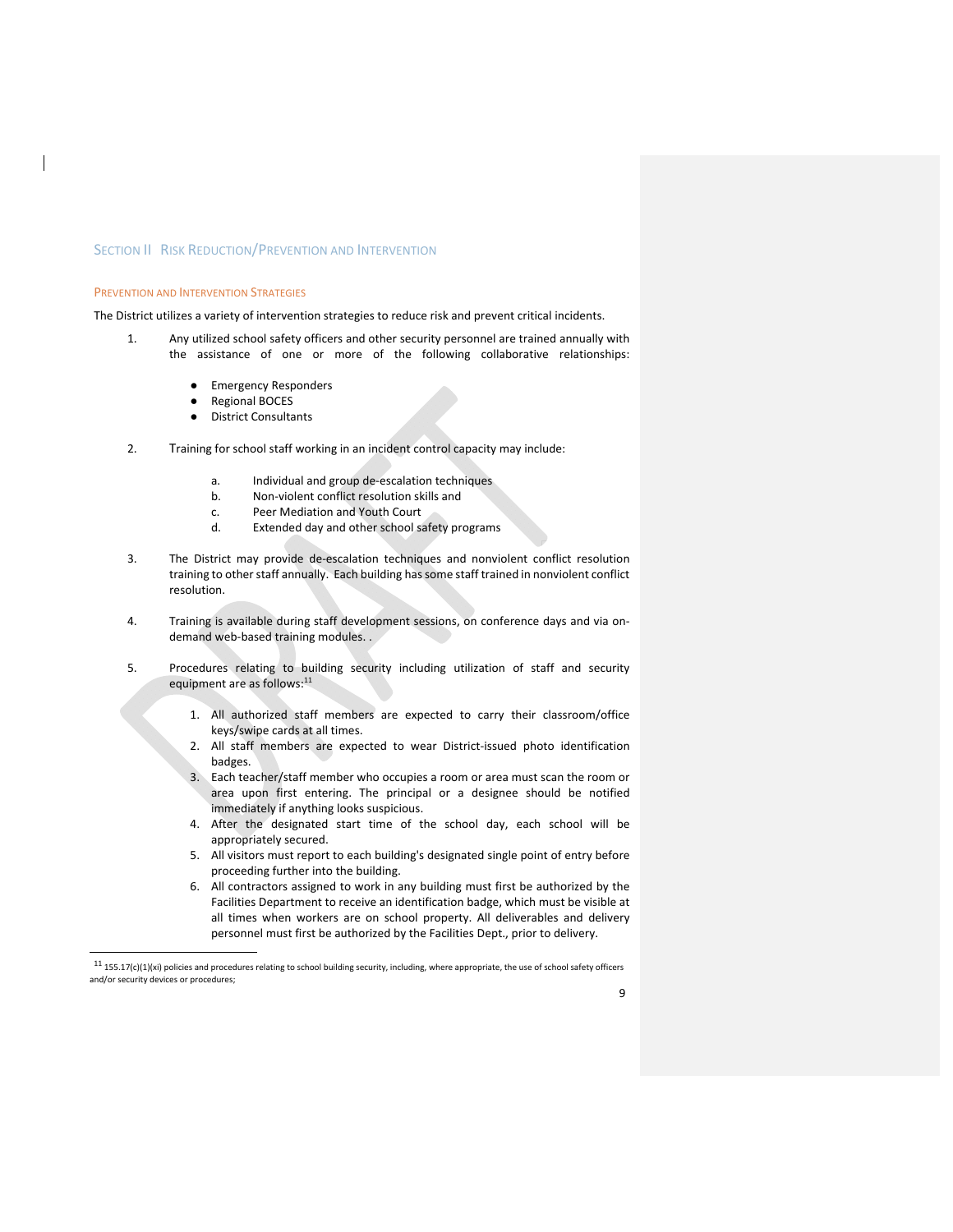The District continually investigates other security measures and conducts staff development training to ensure schools are as safe as possible. Security measures include:

- a. Security personnel
- b. Surveillance cameras
- c. Door‐lock (buzzer) entry systems
- d. Portable Radios
- e. Alarm Systems
- f. Keypad and swipe entry systems
- g. Single or limited points of entry

#### IMPROVING COMMUNICATION WITH STUDENTS

Each of the schools within the district provides a wealth of school safety-related initiatives. These programs include peer mediation, bullying prevention, conflict resolution, social skills development, anger management and components of character education. Students are involved in a wide variety of safety activities through both their classes as well as through work with guidance counselors, social workers, and school psychologists.

Each building has established a mechanism for the anonymous reporting of school violence and harassment and has communicated this to students and parents.<sup>12</sup>

The school district's Code of Conduct which is mailed to parents and disseminated to all students in the beginning of the school year during an assembly program, addresses bullying, violence and harassment and their consequences.

All staff members are trained in recognizing and effectively dealing with these behaviors, as outlined in the Code of Conduct.

In addition, each school has a wide range of programs that impact school safety. Programs include a variety of clubs, small group lessons and counseling sessions, school-wide meetings, morning meetings in classrooms, assemblies, mindfulness rooms, yoga and movement breaks, and a variety of wellness opportunities.

 $12$  155.17(c)(1)(xvi) strategies for improving communication among students and between students and staff and reporting of potentially violent incidents, such as the establishment of youth-run programs, peer mediation, conflict resolution, creating a forum or designating a mentor for students concerned with bullying or violence and establishing anonymous reporting mechanisms for school violence;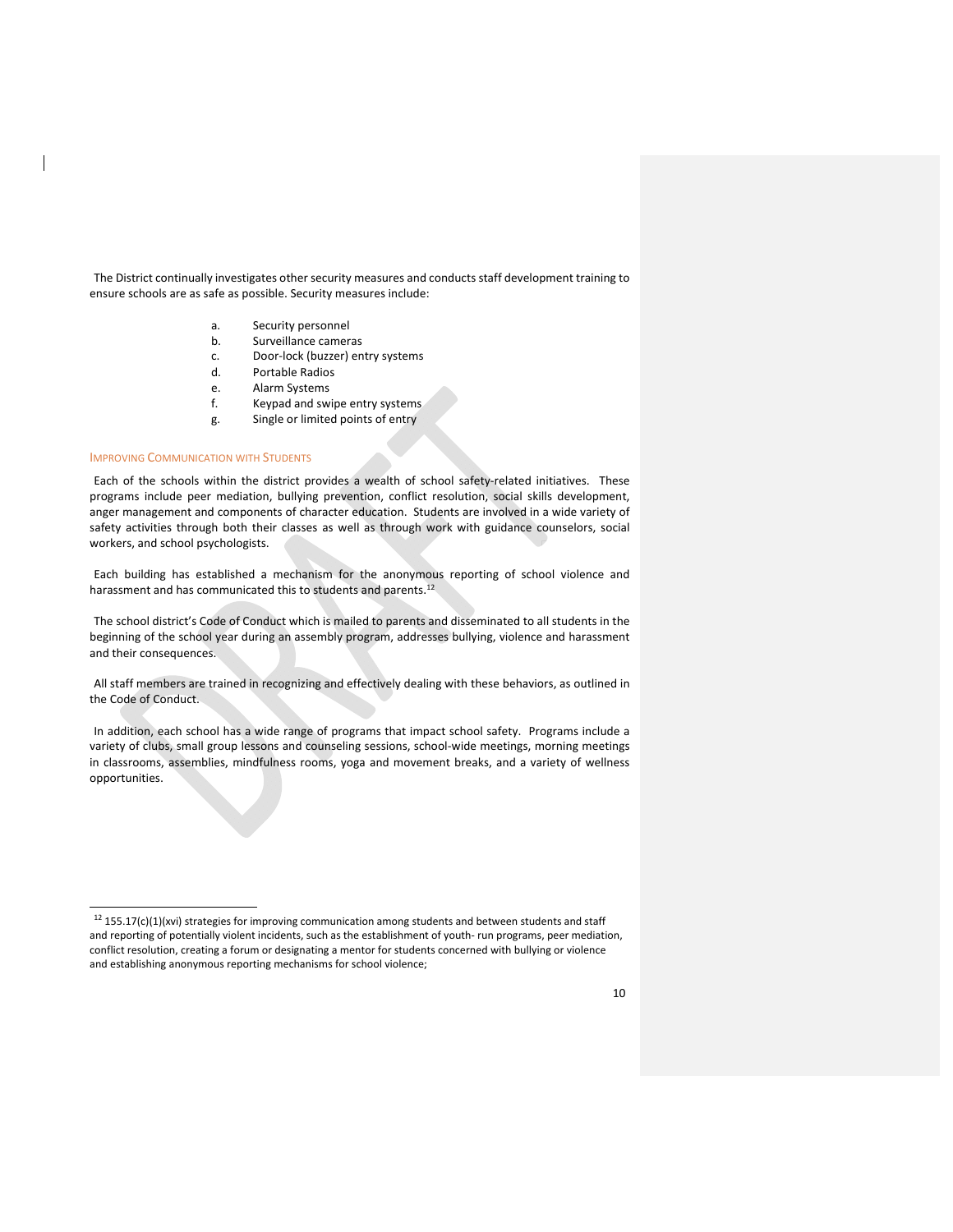#### REPORTING THREATS OR ACTS OF VIOLENCE

Students, staff, parents and others are informed annually about the importance of reporting threats or acts of violence and the procedures of reporting.

The District has developed a system for reporting threats and actual acts of violence. The procedure for reporting is as follows:

- Students are instructed to report threats and acts of violence to staff members.
- Each school has designated a reporting process, which can be done anonymously.
- Staff members are required to report all student referrals to the administration for investigation.
- Staff training programs meet S.A.V.E. requirements. Instruction on issues of school safety is provided to all employees each year.

#### TRAINING, DRILLS AND EXERCISES

#### DRILLS AND EXERCISES: 13

The District will conduct emergency management drills and exercises annually including, but not limited to:

**FIRE AND LOCKDOWN DRILLS:** Fire and Lockdown Drills will be conducted during school days in each school within the District with staff and students twelve (12) times annually (September – June). The first eight (8) drills are conducted prior to December 31st of each school year. Eight of all such drills shall be fire evacuation drills. Four of all such required drills shall be lockdown drills. The appropriate Fire Department may, upon mutual agreement with the District, participate in some or all of the drills and offer feedback regarding effective building evacuation in the event of a fire. The appropriate Police Department may upon mutual agreement with the District, participate in some or all of the lockdowns drills and offer feedback regarding the effectiveness of these drills. Drills shall be conducted at different times of the school day with at least one of the eight required evacuation drills occurring during a mass gathering event such as lunch or assemblies.

**EARLY DISMISSAL DRILL14:** The District will conduct an Early Dismissal drill annually wherein students are dismissed early from each school. Parents will be notified of these drills well in advance.

 $^{13}$  155.17(c)(1)(xiv) procedures for review and the conduct of drills and other exercises to test components of the emergency response plan, including the use of tabletop exercises, in coordination with local and county emergency responders and preparedness officials;

 $14$  155.17(c)(2)(h) Fire and emergency drills. Each school district and board of cooperative educational services shall, at least once every school year, and where possible in cooperation with local county emergency preparedness plan officials, conduct one test of its emergency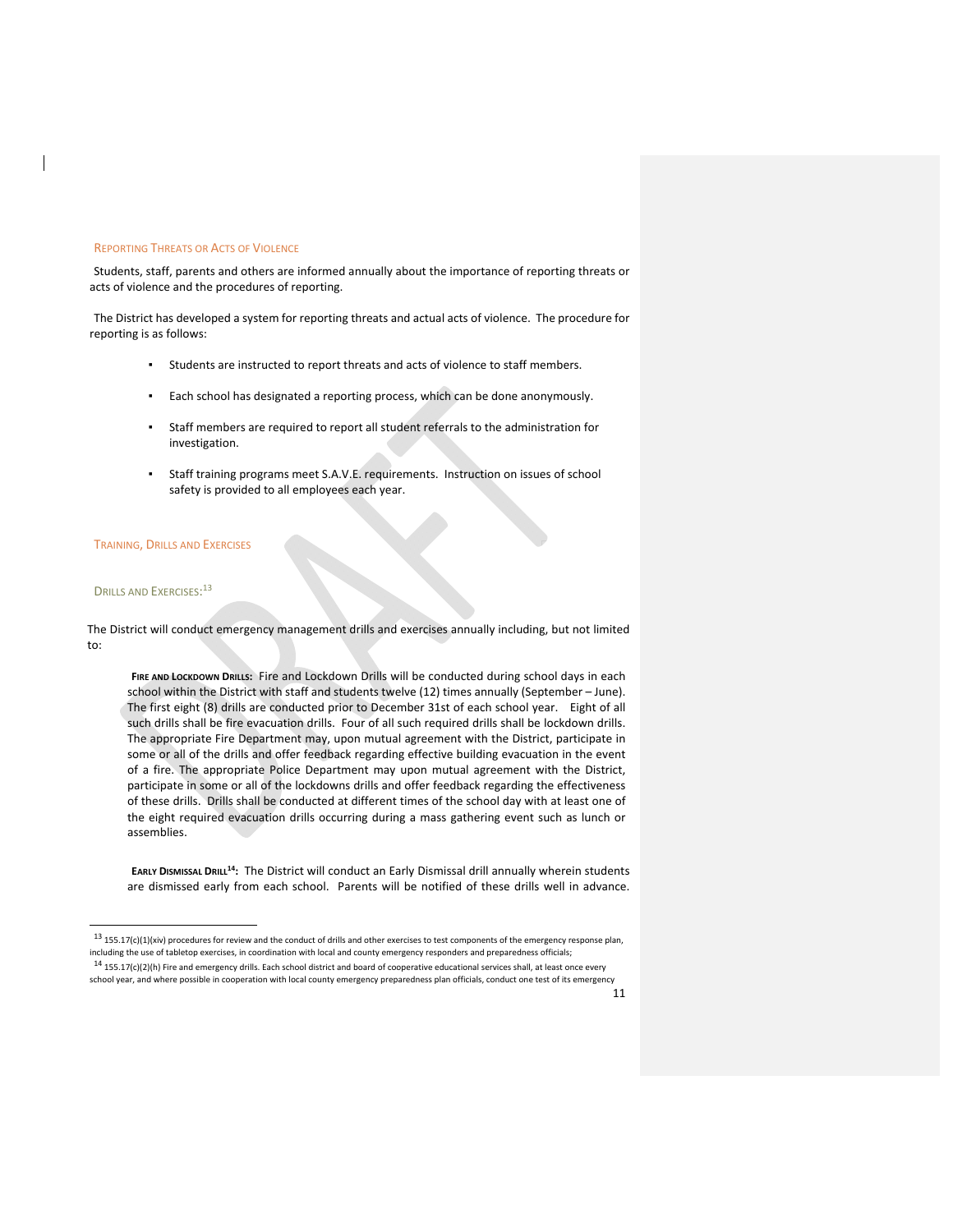Transportation Officials and District staff may also take place in conducting and evaluation of this drill.

**SHELTER‐IN‐PLACE DRILLS:** Each school in the District will conduct at least one (1) Shelter‐in‐Place Drill annually utilizing Shelter-in-Place protocols. The appropriate Police Department may, upon mutual agreement with the District, participate in some or all of the drills and offer feedback regarding the effectiveness of these drills.

#### STAFF DEVELOPMENT TRAINING:

All general staff will receive training on District‐wide procedures as well as specific procedures contained within their respective building-level emergency response plan. This training shall occur prior to September 15<sup>th</sup> of each school year or within 30 days of joining the district. This training will be conducted at a staff development day in August, online or a combination of both.<sup>15</sup>

The District will provide advanced training for each Building Emergency Response Team (BERT) and District‐wide Emergency Response Team (DERT) annually. The training will include practices and procedures to educate, evaluate, update and review all Emergency management protocols and procedures the teams perform including, but not limited to Lockdown, Lockout, Evacuation, Shelter-In-Place, Early Dismissal and Fire. The District may involve local emergency responders as well to participate in this training.

Training may include but is not limited to:

- De-escalation training
- Warning signals for violence and mental health concerns
- Non-violent conflict resolution
- Emergency response team training

#### PROACTIVE BUILDING SECURITY MEASURES

1. The White Plains City School District buildings use a limited points of entry system. All doors are locked. Signs are in place directing visitors to sign‐in at the reception desk at each school. Main doors are controlled by remote "buzzer" entry during normal school hours.

 $^{15}$  155.17(c)(1)(xiii) policies and procedures for annual multi-hazard school safety training for staff and students, provided that the district must certify to the commissioner that all staff have undergone annual training by September 15, 2016 and each subsequent September 15th thereafter on the building‐level emergency response plan which must include components on violence prevention and mental health, provided further that new employees hired after the start of the school year shall receive such training within 30 days of hire or as part of the district's existing new hire training program, whichever is sooner;

response procedures under each of its building‐level emergency response plans, including sheltering, lock‐down, or early dismissal, at a time not to occur more than 15 minutes earlier than the normal dismissal time.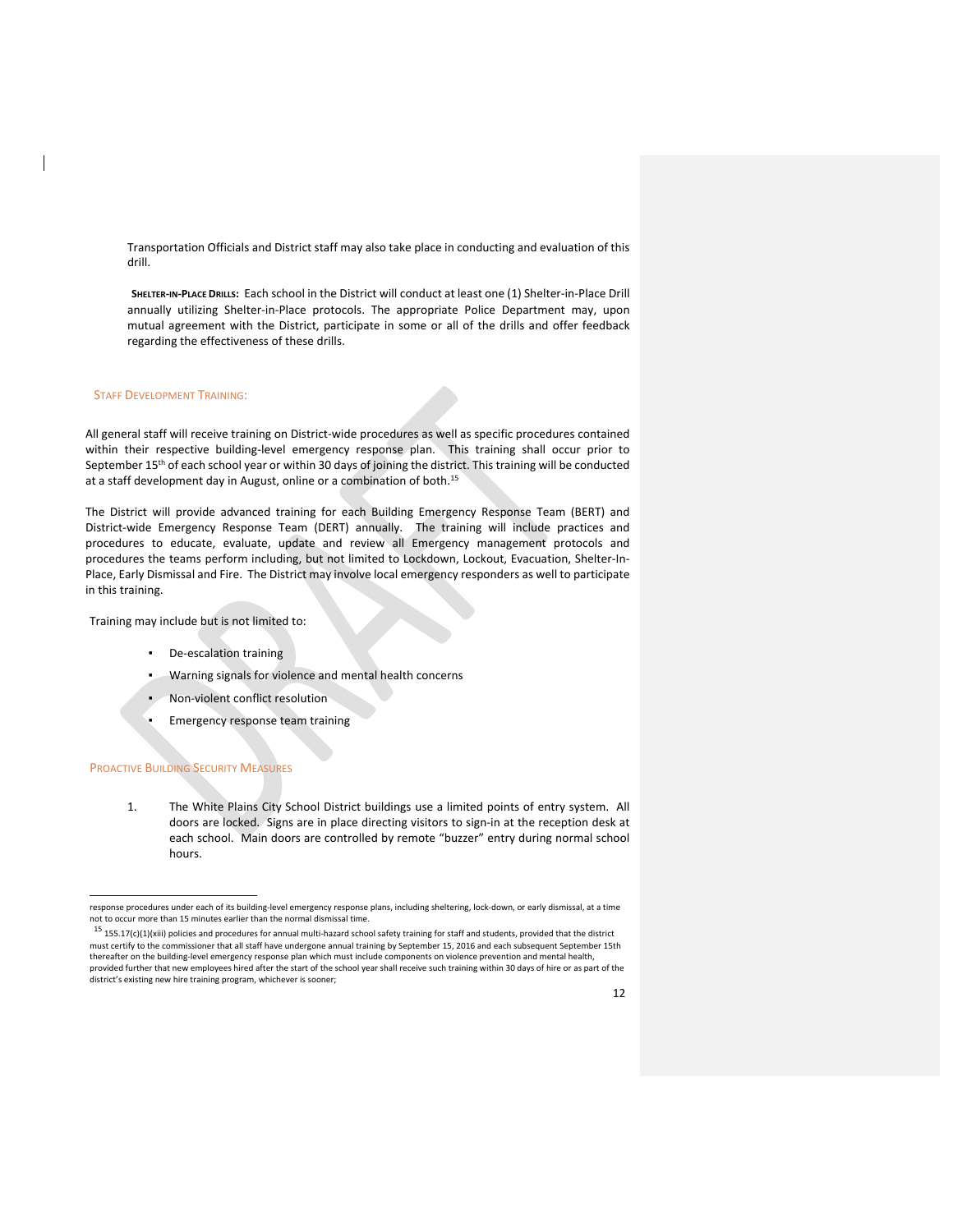- 2. All schools have monitors or office staff members just inside the entrance to each school in the District. These monitors ensure visitor sign-in procedures and help supervise building traffic flow. The monitors are under the supervision of the building principals.
- 3. Staff members are required to wear visible identification badges.
- 4. Visitors are required to sign in and wear visitor identification.
- 5. Visitor access is limited to specific areas of the school building.

#### **VITAL EDUCATIONAL INFORMATION<sup>16</sup>**

Information on each building's student and staff, transportation needs, and the telephone numbers of key officials are outlined in each Building‐level Emergency Response Plan.

#### EARLY DETECTION OF POTENTIALLY DANGEROUS BEHAVIOR<sup>17</sup>

This section contains the District policy and procedure for disseminating information regarding early detection of potentially dangerous behavior.

- 1. A summary of the District's Code of Conduct is provided to all students in the District at the start of every school year to ensure that all students understand acceptable behavior in the school setting. The Code of Conduct delineates, among other behavior, lack of tolerance for bullying, violence, and harassment.
- 2. A "plain language" summary of the Code of Conduct is mailed or emailed to all parents/guardians of students in the District at the start of each school year, and is disseminated at the time of registration thereafter.
- 3. All new employees will be provided with a copy of the Code of Conduct at the time of hire. All teachers and other staff members will be provided with a copy of the Code of Conduct annually.
- 4. Efforts are made on the building level in each of the District's schools to identify, prevent, and resolve potentially dangerous behavior at the earliest possible stage. Child Study Teams or their equivalents meet regularly in each building in order to work with classroom staff in identifying and preventing potentially dangerous behavior. School

 $16$  155.17(c)(2)(h)(3)(i)Except in a school district in a city having a population of more than one million inhabitants, the chief executive officer of each educational agency located within a public school district shall provide to the superintendent of schools information about school population, number of staff, transportation needs and the business and home telephone numbers of key officials of such educational agencies.<br><sup>17</sup> 155.17(c)(1)(xii) policies and procedures for the dissemination of informative materials regarding the early detection of potentially

violent behaviors, including but not limited to the identification of family, community and environmental factors to teachers, administrators, school personnel including bus drivers and monitors, persons in parental relations to students of the school district or board, students and other persons deemed appropriate to receive such information;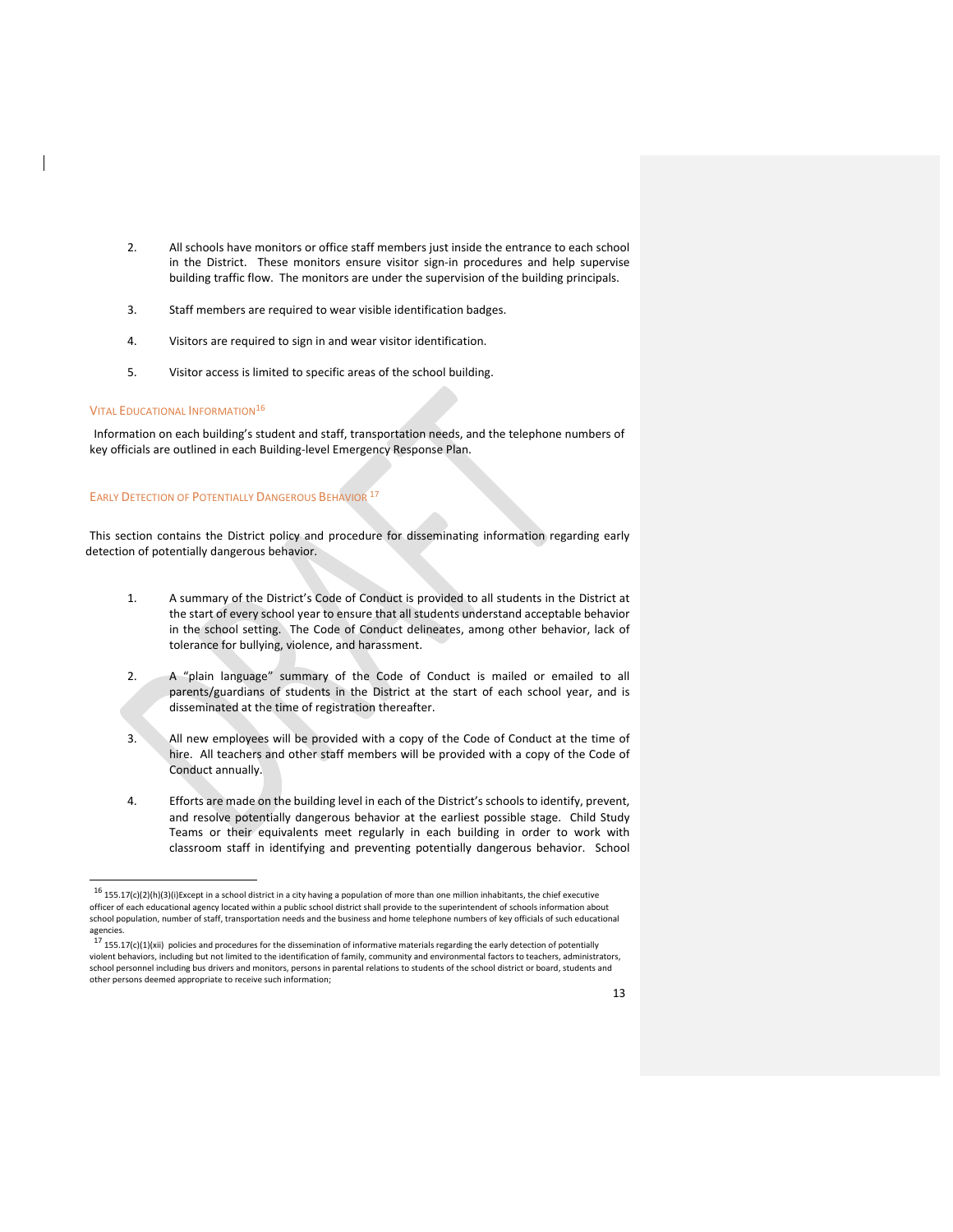counselors, school psychologists, school social workers, nurses, outside agencies (when appropriate), administrators, teachers, parents/guardians and students are involved in this process.

- 5. District students at all grade levels participate in instruction guided by evidence-based violence prevention/intervention programs*.*  Elements of these programs support students in identifying potentially violent or problematic situations with peers and in developing strategies to address these such as reporting to an adult.
- 6. Secondary health curricula incorporate information regarding emotional health, the impact of drugs and alcohol on an individual's behavior, and on responsible decisionmaking.
- 7. Each of the District's school psychologists/social workers facilitates counseling groups for identified students around issues related to poor social skills development, anger management, and good decision‐making.
- 8. Certified and noncertified staff members working with students who have been identified by the Committee on Special Education as being at‐risk for engaging in violent behaviors receive annual training in crisis prevention and intervention.
- 9. The District works in collaboration with building-level and District-wide PTAs to offer parents/guardians information regarding early‐warning signs of potentially dangerous and/or violent behavior, as well as a forum to discuss specific parental concerns.

#### POLICE AGENCIES

The District buildings fall within the jurisdiction of the following police departments:

| Agency                           | <b>Phone Number</b> |
|----------------------------------|---------------------|
| White Plains Police Department   | (914)422-6111       |
| <b>Westchester County Police</b> | (914)741-4400       |
| New York State Police            | (914)769-2600       |

#### HAZARD IDENTIFICATION

IDENTIFICATION OF POTENTIALLY DANGEROUS OR HAZARDOUS SITES:

Each school will identify and locate areas of potential emergenciesin and around its building. The Director of Facilities and building custodians will locate these sites.

1. These sites are to include electrical, gas, heating, ventilation, water supply and sewage systems locations and shut‐off valves. Local fire department personnel have and will continue to participate in these efforts.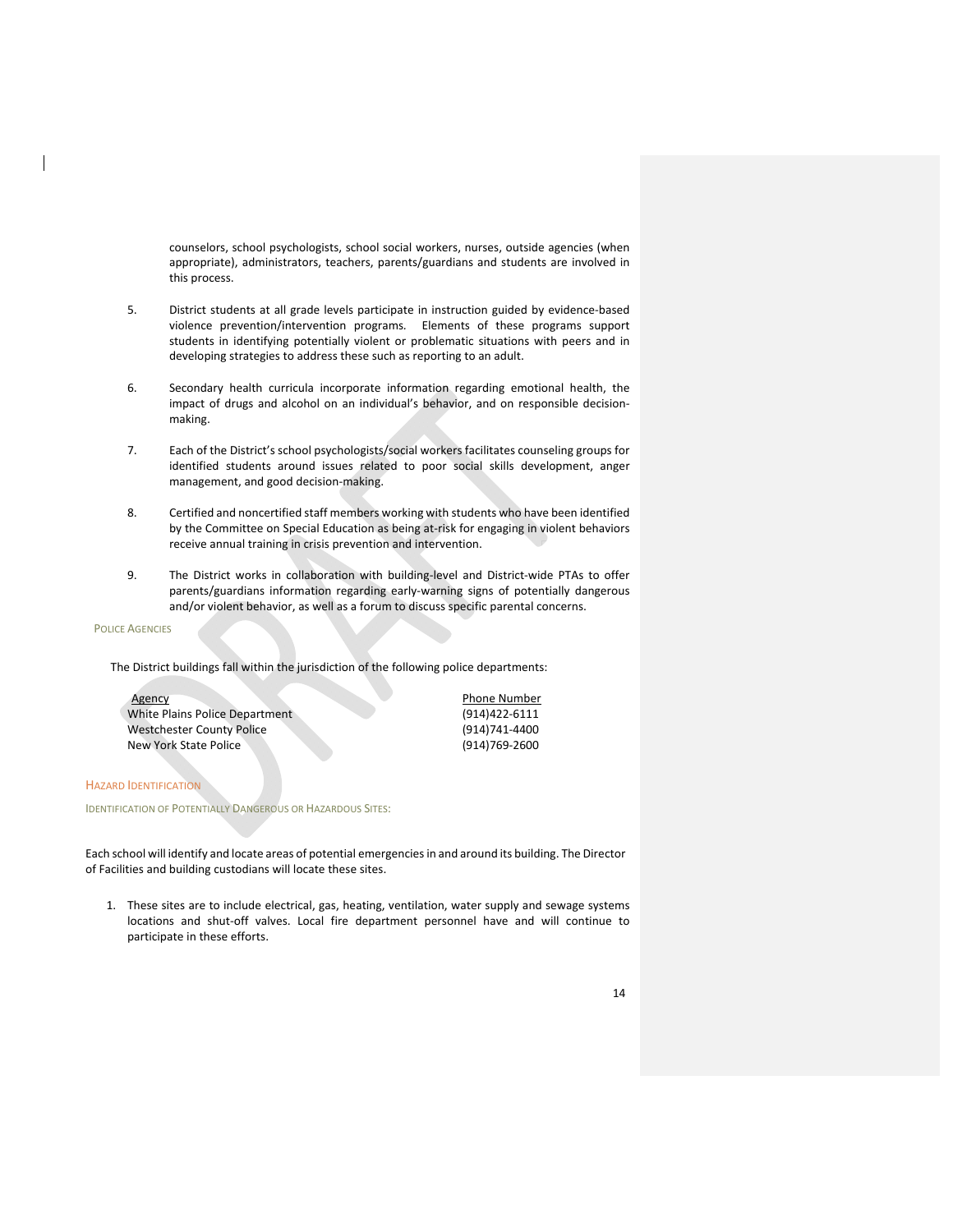- 2. These sites of potential emergencies will be listed in each Building-level Emergency Response Plan supplied to police, fire, emergency management services, and District personnel.
- 3. Potentially dangerous sites indicated below that are contained within school property and under the jurisdiction of the school district, will be checked regularly and inspected by building safety personnel on a regular schedule, at least annually. They include but are not limited to:
	- Electrical panels/shut-offs
	- Gas lines/shut-off
	- Gas appliances
	- Heating plant
	- Sewage system
	- Structural failure
	- HVAC
	- Water supply/shut-off
	- Chemical storage and cleaning supplies
	- Paper supply storage
	- Industrial arts room
	- Science rooms and labs
	- Isolated areas near the school
	- Nearby aqueduct, streams, ponds, rivers (flooding)
	- Steep areas near school
	- Unprotected exterior gas/electric, air conditioning supplies or equipment
	- Playground equipment

## SCHOOL SAFETY PERSONNEL ALLOCATIONS, HIRING, DUTIES, AND TRAINING<sup>18</sup>

## PRIVATE SECURITY AND SCHOOL RESOURCE OFFICERS

This plan includes contracts or memoranda of understanding that define the relationship between the district, personnel, students, visitors, law enforcement, and public or private security personnel. These contracts or memoranda are consistent with the Code of Conduct, and define the roles, responsibilities, and involvement in the schools of law enforcement or security personnel. The role of school discipline is delegated to school administration.

District Memorandum(s) of Understanding related to this section are maintained in the District office.

 $^{18}$  155.17(c)(1)(xvii) a description of the duties of hall monitors and any other school safety personnel, the training required of all personnel acting in a school security capacity, and the hiring and screening process for all personnel acting in a school security capacity;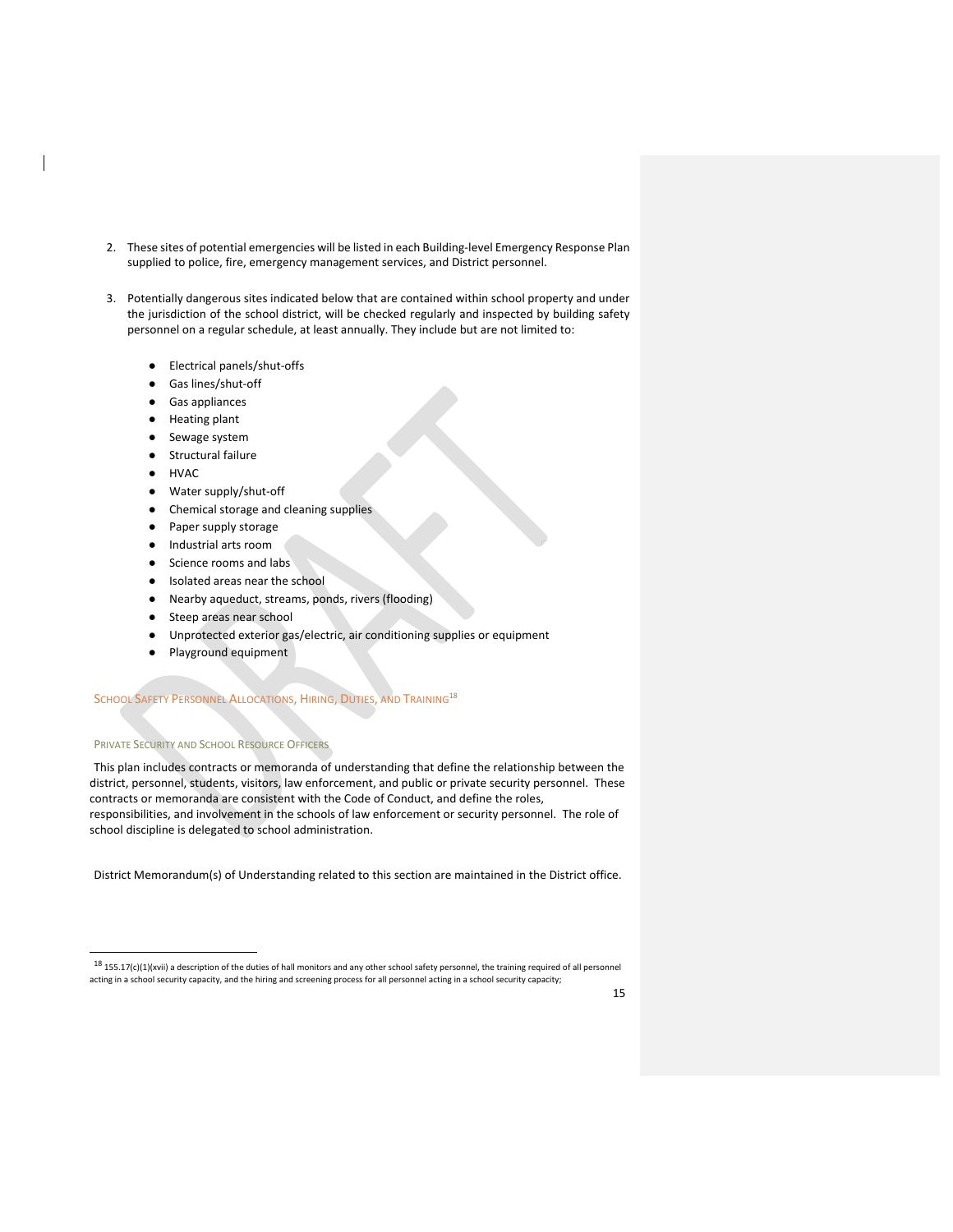#### ALLOCATIONS

- A. At the elementary and middle school level, there is a single point of entry for visitors at each building and visitors to the school must be buzzed into the building, sign in and receive an identification badge issued by a school personnel. Staff in the building all wear districtproduced identification badges which must be worn at all times. Staff is trained to report to the main office any person they observe who is not wearing a badge.
- B. At the high school level, there is a single point of entry for visitors, which is staffed during normal school hours by one of several staff members or safety personnel assigned to the High School. Visitors to the school must be buzzed into the building, sign in and receive an identification badge issued by a school personnel. Staff in the building all wear districtproduced identification badges, which must be worn at all times. In addition, safety personnel are assigned to areas throughout the building.

#### HIRING

The interviewing and hiring of safety personnel follows the district's practices for hiring of new staff. All new staff employed by the District must be fingerprinted in order to be employed.

#### DUTIES AND TRAINING

#### **Security Personnel**

Security Officers provide a sense of smooth transition and security while students, staff and visitors move about the district school buildings. Their duties may include:

- door security
- greeting visitors/distributing passes
- directing hall traffic (check all passes)
- patrolling hallways, lavatories, school grounds, and cafeterias
- alerting building administrators about altercations/situations
- interaction/intervention as required
- assisting law enforcement officers in the performance of their duties
- reporting vandalism and unsecured areas to building administrators
- other duties specific to security purposes as determined by the building administrator

Required training includes:

- School violence prevention and intervention training
- Site-specific training including review of all manuals (e.g., school district policies, Code of Conduct, District‐wide School Safety Plan, School Handbook, etc).
- Right-to-know training
- Blood borne pathogen training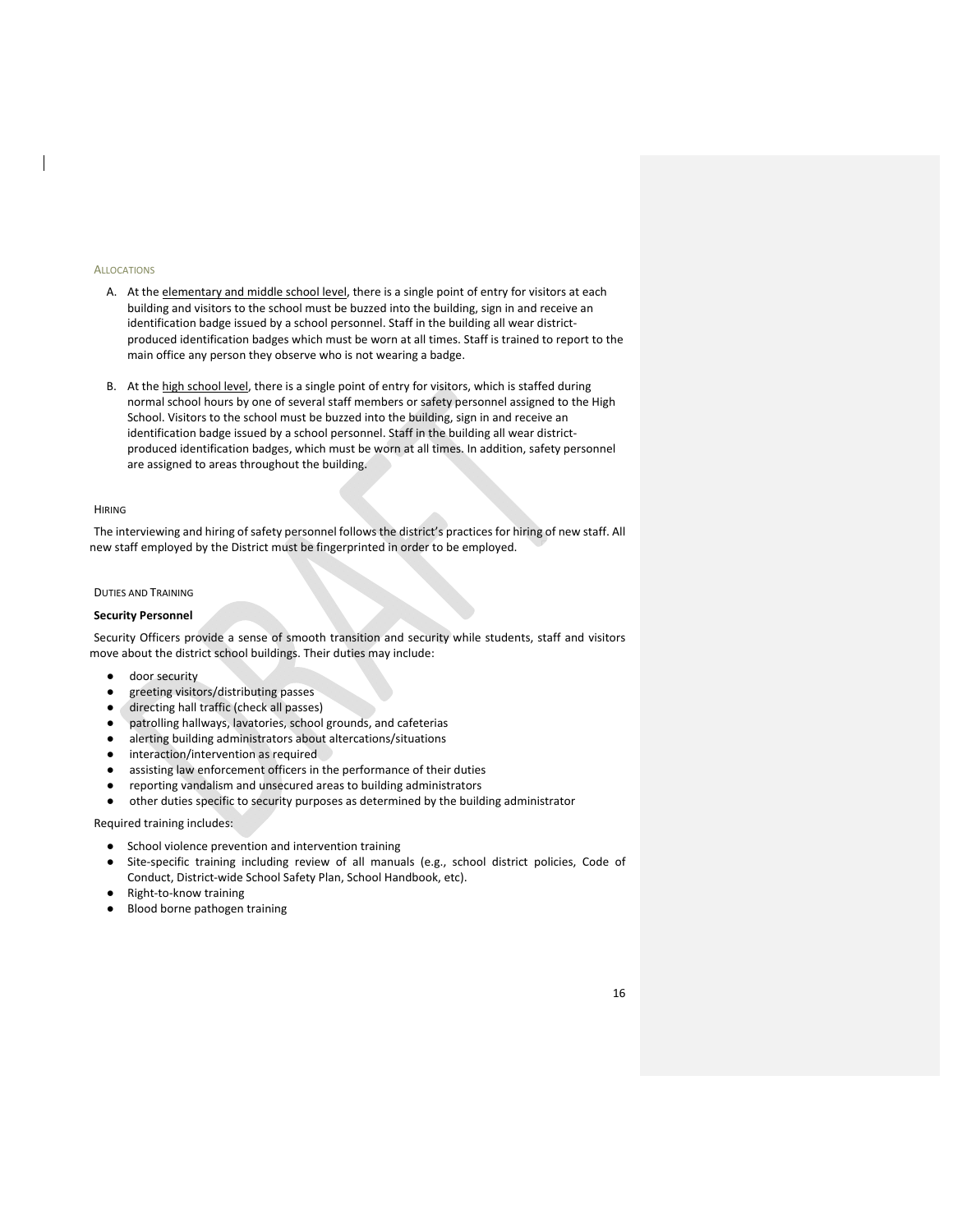#### **SECTION III RESPONSE**

#### NOTIFICATION AND ACTIVATION ‐ INTERNAL AND EXTERNAL COMMUNICATIONS

#### **EXTERNAL**

Anyone with knowledge of an incident is encouraged to immediately call 911 in an emergency.

The District's mass communication system will be used to provide information to parents/guardians and emergency contacts. The District website may also be used to provide updated information throughout an incident as deemed appropriate by the Incident Commander. Schools may also use their websites, Google groups, and hotlines for announcements or updates as directed by the Incident Commander.

When an emergency requires notification of staff, the Superintendent or his designee will provide updated information to parents and students through the emergency notification system. Additional information may also be found on the District's website: https://www.whiteplainspublicschools.org/

During an emergency, all contact with the media will be handled either by the Superintendent or his/her designee. The media and public will be informed and updated as soon as practicable on all developments in statements released by the Superintendent or his/her designee. Students, staff and parents should refer all questions and requests for information to the Superintendent in order to assure the release of factual and current information. The Superintendent may refer such requests to the Public Information Officer for response.

By definition, emergency events are unforeseen and unpredictable. The safety of students and staff is the primary focus of all activities surrounding an emergency event. Every effort will be made to contact parents and the general public once the situation has stabilized.

#### INTERNAL

After receiving the information from the Incident Commander at the scene, an email will be sent from the Superintendent's office to all administrators and administrative offices alerting them to the nature and status of any incident in the district. The mass communication system may be used to provide information as deemed appropriate by the Incident Commander. Portable radios will also be used when possible.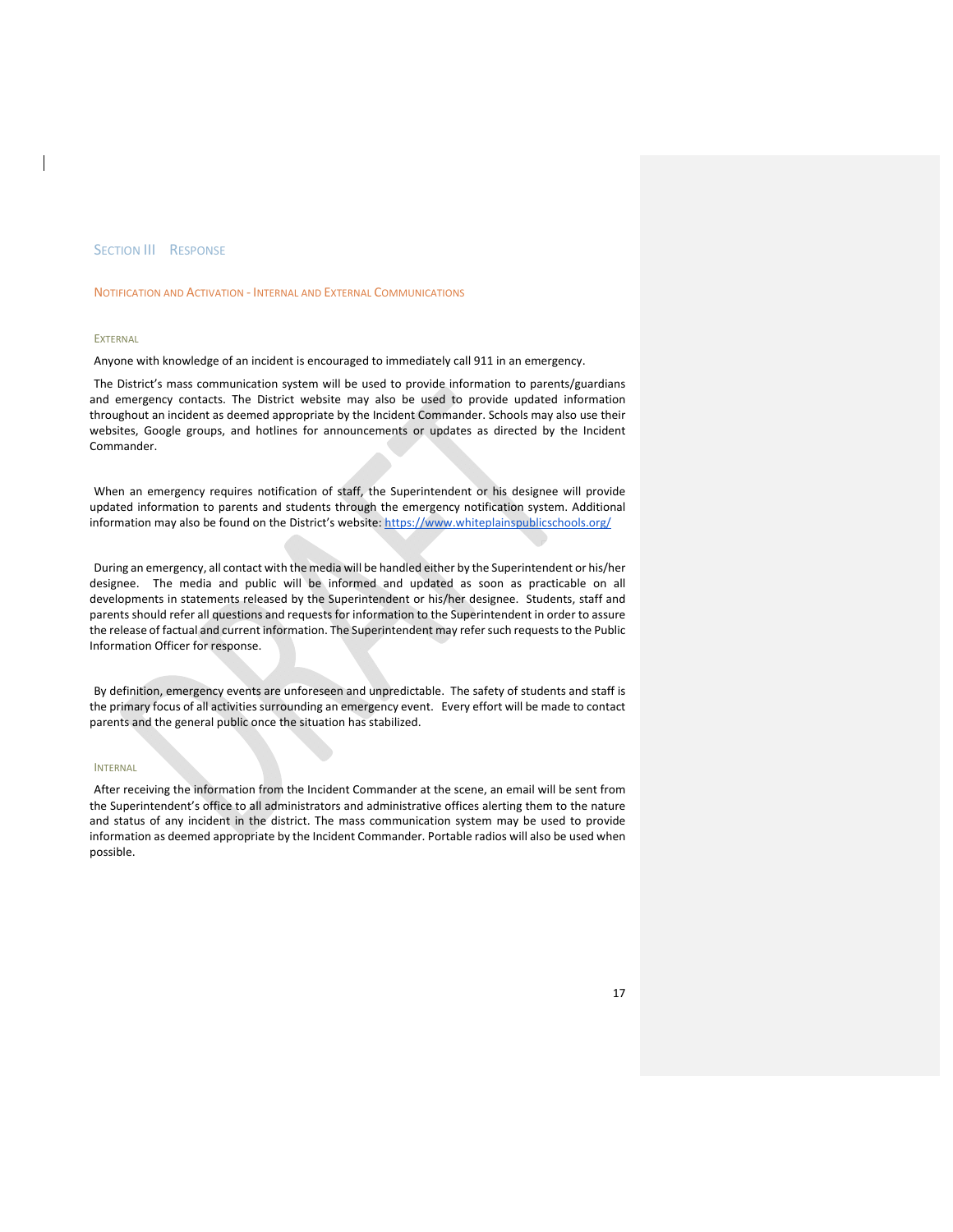#### SITUATIONAL RESPONSES

#### MULTI‐HAZARD RESPONSE

In the event of an emergency, a Command Center will be set up at a safe location in collaboration with emergency responders. Each building has specific plans for dealing with a wide range of hazards. Specific response procedures are sensitive in nature and therefore are contained within each confidential building‐level emergency response plan.

In each emergency, the building's administrator will contact the District office for assistance. The District office will provide support as appropriate and deemed necessary by the Incident Commander on the scene (i.e. sending additional mental health resources). The Superintendent or his/her designee will be the sole contact person for releasing information to the media and for communicating the status of the emergency with other District schools, out‐of‐district schools, private schools, and outside agencies.

#### RESPONSE PROTOCOLS

#### SCHOOL CANCELLATION

- The Superintendent or his/her designee will monitor any situation that may warrant a school cancellation and will make the determination to do so.
- The Public Information Officer will activate use of the District's mass communication system.
- The Public Information Officer will contact local media, post the information on the website and social media sites utilized by the District.

#### EARLY DISMISSAL

- The Superintendent or his/her designee (IC) will monitor any situation that may warrant an early dismissal and will make the determination to do so.
- The Operations Chief will designate people to arrange transportation for students.
- The Public Information Officer will activate use of the District's mass communication system.
- The Public Information Officer will contact local media, post the information on the website and social media sites utilized by the District.
- The Liaison Officer will notify each of the building principals.

#### **EVACUATION**

- The Superintendent or his/her designee will determine the level of the threat.
- The Operations Chief will contact the transportation supervisor to arrange transportation. He/she will also arrange for student‐parent reunification.
- The Safety Officer will clear all evacuation routes and sites prior to evacuation
- Principal(s) will evacuate all staff and students to prearranged evacuation sites as outlined in building plans. He/she will report to the superintendent or his/her designee any missing staff or students.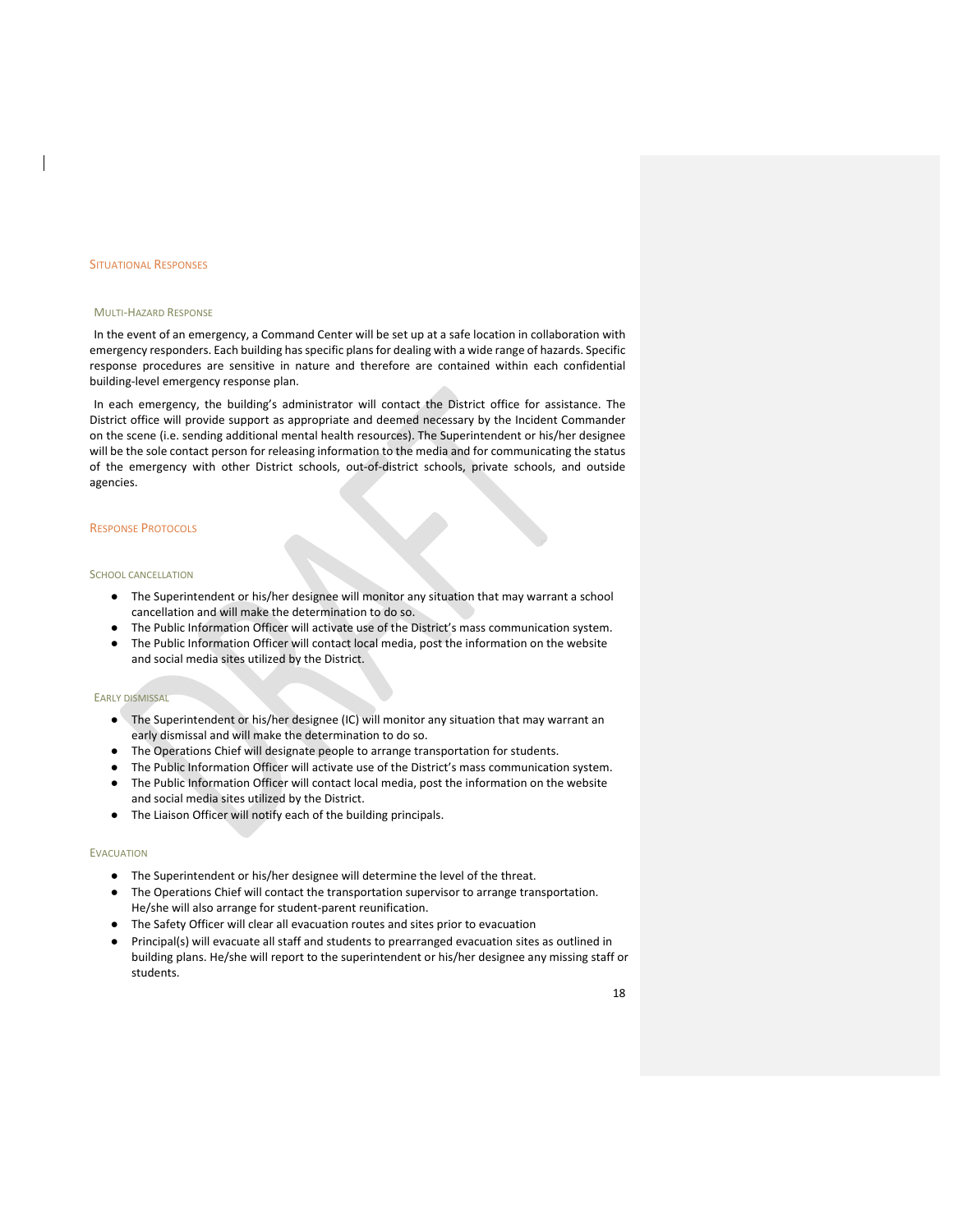#### SHELTERING SITES (INTERNAL AND EXTERNAL)

- The Superintendent or his/her designee (IC) will determine the level of the threat and communicate with building principal(s) who are affected by the emergency.
- Principal(s) will move all staff and students to pre-arranged sheltering sites as outlined in building plans. He/she will report to the (IC) any missing staff or students.
- The Logistics Chief will make appropriate arrangements for human needs in the event of a longterm situation.

#### PROTOCOLS FOR RESPONDING TO BOMB THREATS, HOSTAGE‐TAKINGS, INTRUDERS, ABDUCTION, AND OTHER **EMERGENCY SITUATIONS**<sup>19</sup>

The District has procedures and provides training for emergencies. Specific response steps are confidential and contained within each Building‐level Response Plan. Emergencies include but are not limited to the following situations.

- Armed Intruders / Active Shooters
- **Bomb Threats**
- Early or Alternate Emergency Dismissal
- Suspicious Package Protocol
- Suspicious Persons
- Hazardous Material Incident
- Severe Weather
- **Explosions**
- **Fires**
- **Homeland Security Threats**
- Student-Made Threats
- **Hostage Situations**
- **Infectious Disease**
- Suicidal Students
- Abduction
- **Cyber Security**
- **Bus Accident**

 $19$  155.17(c)(1)(xv) the identification of appropriate responses to emergencies, including protocols for responding to bomb threats, hostagetakings, intrusions and kidnappings;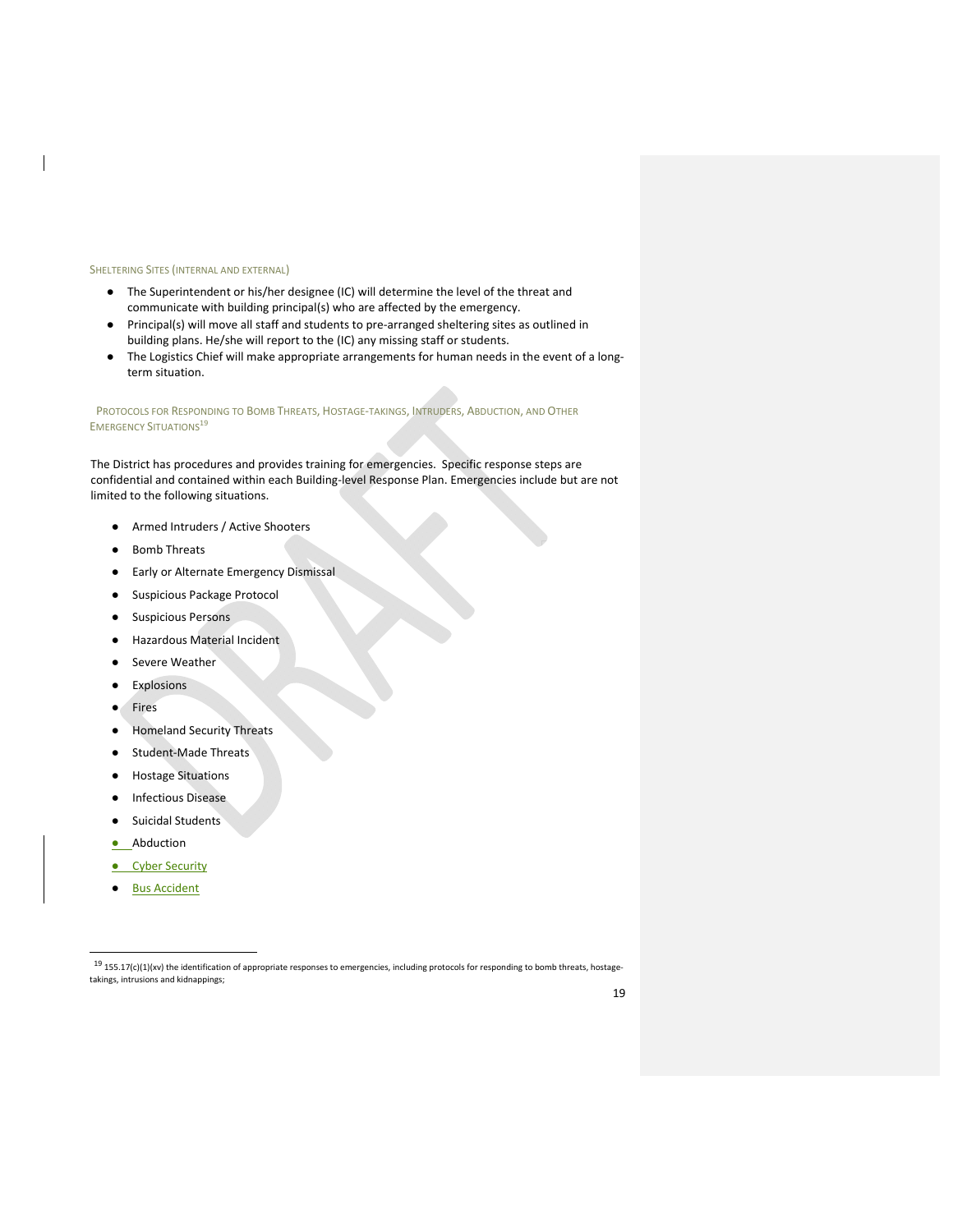#### RESPONSES TO IMPLIED OR DIRECT THREATS OF VIOLENCE20

and the state of the state of the

- 1. Students are required to inform school staff about any direct or indirect threat of violence or actual act of violence to themselves, others or school property.
- 2. Staff members are required to immediately inform the Principal or their designee of any direct or implied threat of violence or actual act of violence by students, teachers, or other school personnel including bus drivers and monitors as well as visitors to the school, including threats by students against themselves, which shall include suicide. The Principal or her/his designee decides whether to utilize the building's trained clinician(s) in an effort to de-escalate or defuse the situation.
- 3. The district disseminates educational material, including but not limited to emails and formal brochures, encouraging parents and visitors to tell school staff about any direct or implied threat of violence or actual acts of violence by students, teachers, other school personnel and visitors to the school, including threats by students against themselves.
- 4. After considering the specificity/generality of the threat orseverity of the violent act, the Principal or her/his designee will determine whether to immediately contact the Superintendent of Schools or the Assistant Superintendent to advise them of the threat, obtain assistance to determine the severity of the threat or report the violent act. The Principal will have the discretion to report minor incidents to the Superintendent verbally and/or in memorandum form after the situation has been resolved.
- 5. Each building has access to a Threat Assessment Team. This is a multi-disciplinary team that uses a nationally recognized evidence‐based model to evaluate threats and implement the necessary mitigation steps to help prevent a threat from escalation to an act of violence.
- 6. The building administrator will investigate reported threats of violence and will make the determination of disciplinary measures consistent with the District's Code of Conduct. Chronic offenders may require a behavior intervention plan, close monitoring, and/or police involvement.

 $^{20}$  155.17(c)(1)(i)policies and procedures for responding to implied or direct threats of violence by students, teachers, other school personnel, including bus drivers and monitors as well as visitors to the school, including threats by students against themselves, which for the purposes of this subdivision shall include suicide;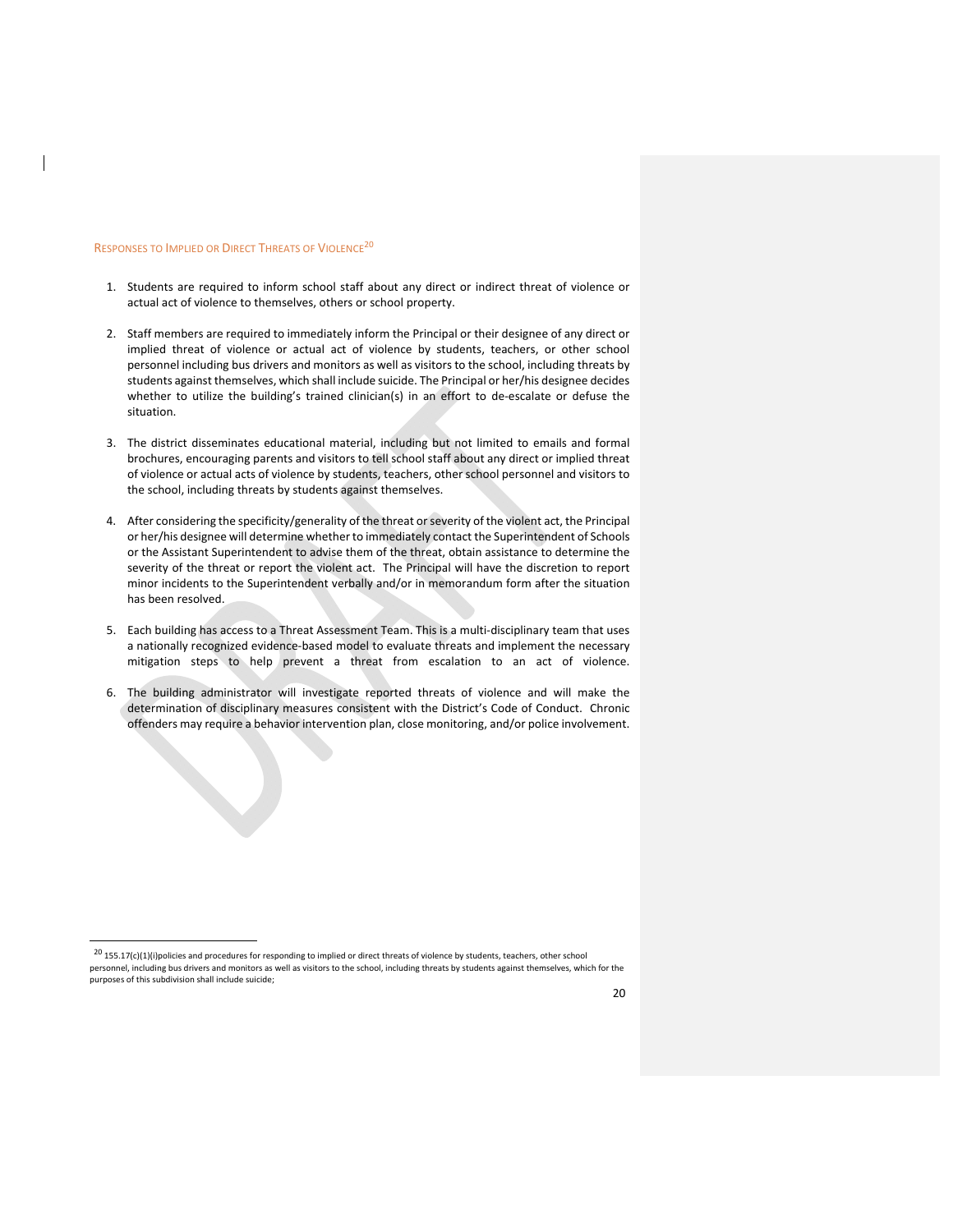#### RESPONSES TO ACTS OF VIOLENCE21

- 1. The Principal or her/his designee will determine whether to contact law enforcement personnel. **Threats or actions placing students, staff and others in imminent danger require an immediate LOCKDOWN protocol followed by a call to the police and the District Superintendent (if safe to do so)**. Violent offenses defined in the S.A.V.E. regulations will also require the involvement of the police.
- 2. The Principal, and/or her/his designee then determine the appropriateness of directing the Building‐level Emergency Response Team to be activated.
- 3. The Building‐level Emergency Response Team (BERT) consisting of trained staff and school personnel may assist with an Evacuation, Lockout, Shelter – In – Place, Fire or Early Dismissal and will follow the appropriate protocol (see appendices for further information). The Incident Command System (ICS) under the National Incident Management System (NIMS) should be followed as closely as possible to ensure good coordination between the building-level teams, District leadership, and responding agencies.
- 4. If the threat of violence or danger is imminent, a Lockdown may be utilized. A Lockdown is time sensitive and therefore may be requested by any school staff member based on the incident and timely need for the Lockdown. During the Lockdown, all school staff, students, and visitors (including all BERT members) are required to Lockdown in the nearest lockable space and await further instruction, or in some situations, evacuate the campus.
- 5. Procedures for contacting parents, guardians and persons in parental relation to students in the event of a violent incident or early dismissal are detailed in each building-level emergency plan. The use of the District's mass communication system is typically utilized.
- 6. Aggressively dangerous and violent students, staff or visitors shall be managed as outlined by the procedures detailed in the district code of conduct.
- 7. The building administrator will investigate reported threats and reported acts of violence and will make the determination of disciplinary measures consistent with the District's Code of Conduct. Chronic offenders may require a behavior intervention plan, close monitoring, and/or police involvement.
- 8. School administrators must keep records of serious threats and acts of violence and report them annually to the state.
- 9. Prompt contact with appropriate law enforcement officials is essential in the event of a violent incident. These relationships have been established by participation of local response officials on Building‐Level Emergency Response Teams. These individuals and appropriate means of

 $^{21}$  155.17(c)(1)(ii) policies and procedures for responding to acts of violence by students, teachers, other school personnel including bus drivers and monitors and visitors to the school, including consideration of zero-tolerance policies for school violence;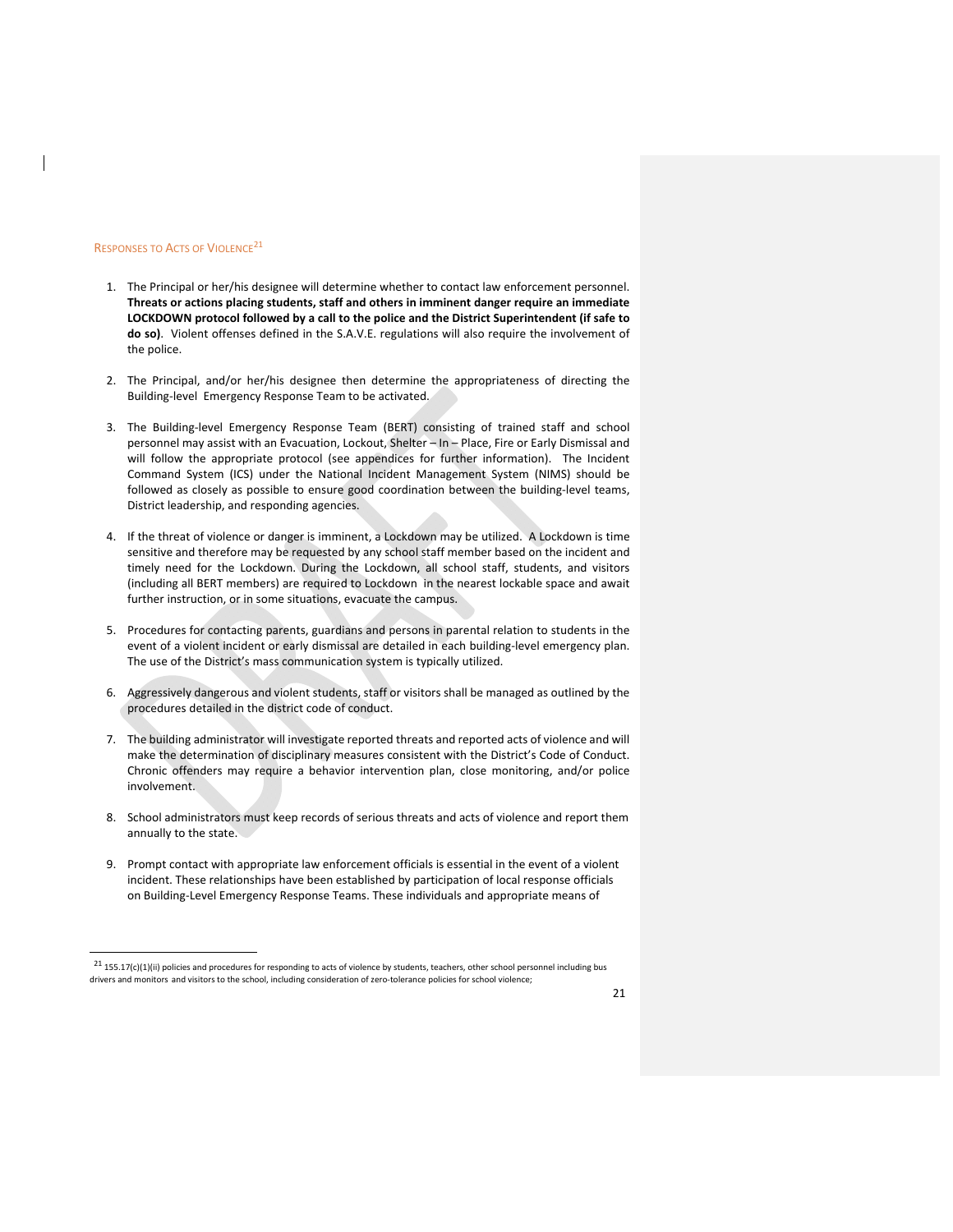contact are documented in each Building-Level Emergency Response Plan.<sup>22</sup>

10. The district has a zero-tolerance policy for acts of school violence.

IDENTIFICATION OF DISTRICT RESOURCES WHICH MAY BE AVAILABLE FOR USE DURING AN EMERGENCY<sup>23</sup>

District resources are available in each building and stored in a central location. Each building will designate a Command Post. The list, which is not meant to be inclusive, requires the following items:

- Copy of District-Wide School Safety Plan
- Building-level Emergency Plan
- Quick reference Emergency Management Procedures
- List of emergency telephone numbers
- **Building floor plans**
- **Telephones**
- Radio communications
- Weather radio
- **Flashlights**
- Photocopier
- Computer
- Student rosters
- List of students with special needs and specific evacuation plans
- Telephone numbers for parents/guardians information about emergency needs (e.g. students/staff that require medications, vehicular transportation issues, etc.)
- School and staff census information

#### COORDINATION AND SCHOOL DISTRICT RESOURCES AND MANPOWER DURING EMERGENCIES<sup>24</sup>

The District will, as appropriate, utilize all available manpower during an emergency. Within each building, schools may use the Staff All Call response protocol that quickly summons all available staff members to a staging area for assignments. Coordination of available employees is typically performed by the Principal or designee. Specific job duties will be assigned based on the type of emergency and in compliance with the appropriate district and building emergency response procedure. Additional district resources may be requested by any building administrator or designee as needed. The Superintendent or designee will call in all available maintenance and custodial staff to provide support

 $^{22}$  155.17(c)(1)(iv) policies and procedures for contacting the appropriate law enforcement officials in the event of a violent incident;

 $^{23}$  155.17(c)(1)(vii) except in a school district in a city having a population of more than one million inhabitants, the identification of district resources which may be available for use during an emergency;

 $^{24}$  155.17(c)(1)(viii) except in a school district in a city having a population of more than one million inhabitants, a description of procedures to coordinate the use of school district resources and manpower during emergencies, including identification of the officials authorized to make decisions and of the staff members assigned to provide assistance during emergencies;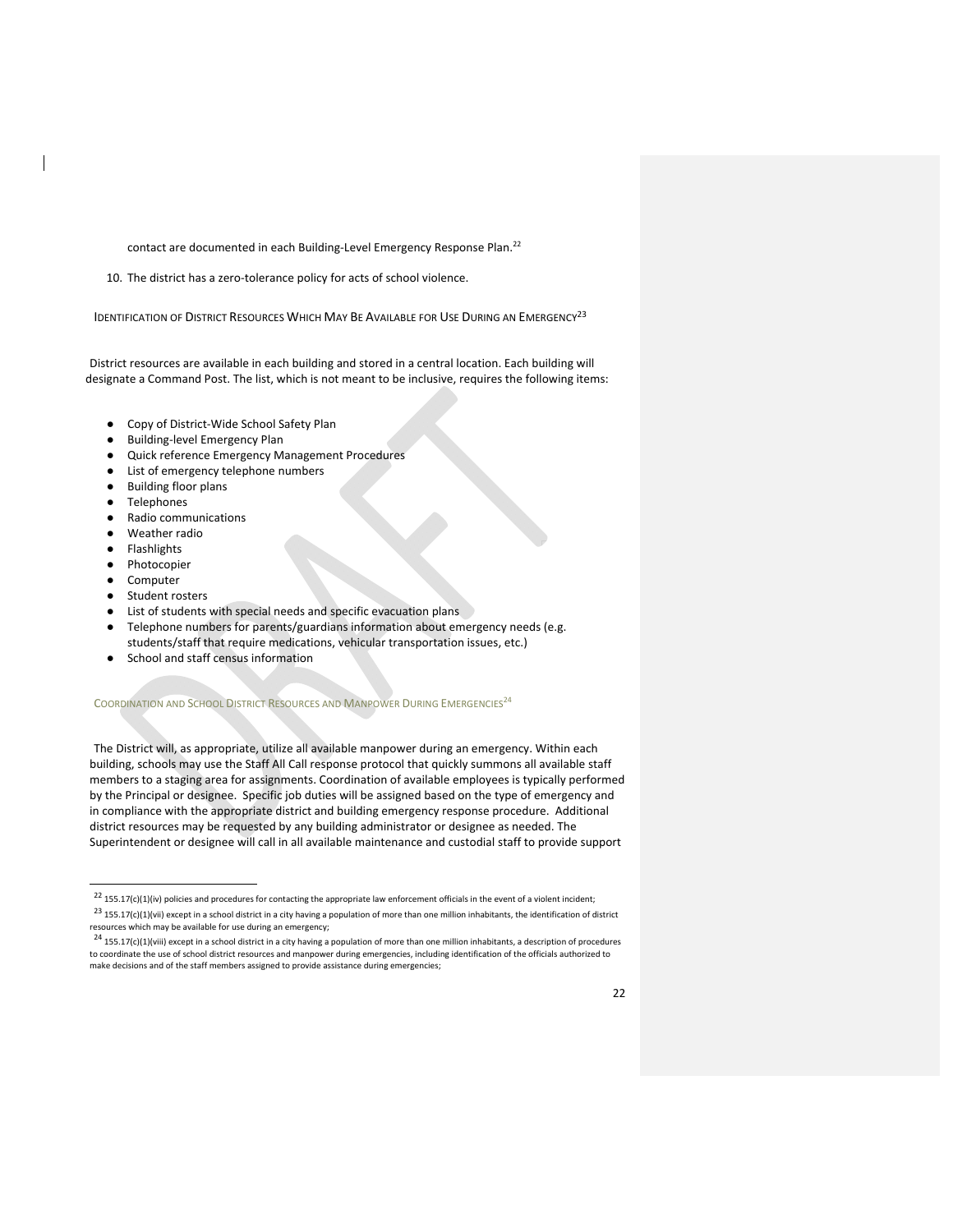during an emergency as needed. Assistance from outside government agencies may also be requested. A specific list of available resources may be found in Appendix 4 of this plan.

#### PARTICIPATING IN UNIFIED COMMAND UNDER ICS PRINCIPLES

#### ASSIGNMENT OF RESPONSIBILITIES

A chain of command consistent with the National Interagency Incident Management System (NIMS)/Incident Command System (ICS) will be used in response to an emergency. Members of the School, Emergency Response Team, will be part of this system. In the event of an emergency, the response team will adopt NIMS/ICS principles based on the size, scope, and character of the emergency.

- 1. All administrators and Building-level Emergency Response Teams members shall complete the incident command training level one.
- 2. All District Emergency Response Team members shall complete incident command training level one and level two.

#### ICS POSITIONS

The number of ICS positions filled will be dependent upon the scope of the incident.

- **Incident Commander** Responsible for the direction of the building response in a building‐ level emergency (Building Administrator/designee).
- **Public Information Officer** Compiles and releases information to the news media.
- **Safety Officer** Monitors the response to prevent injuries from occurring to both those involved in the incident and those trying to resolve it.
- Liaison Represents the District by working with responding agencies (law enforcement, fire department, EMS, utilities, etc.) and other school districts that may be involved in the incident.
- **Incident Log** Keeps a written log of all incident events and updates appropriate command post personnel on significant developments.
- **Operations** responsible for directing the implementation of action plans and strategies for incident resolution.
- **Logistics** Responsible for providing all resources (personnel, equipment, facilities and services) required for incident resolution.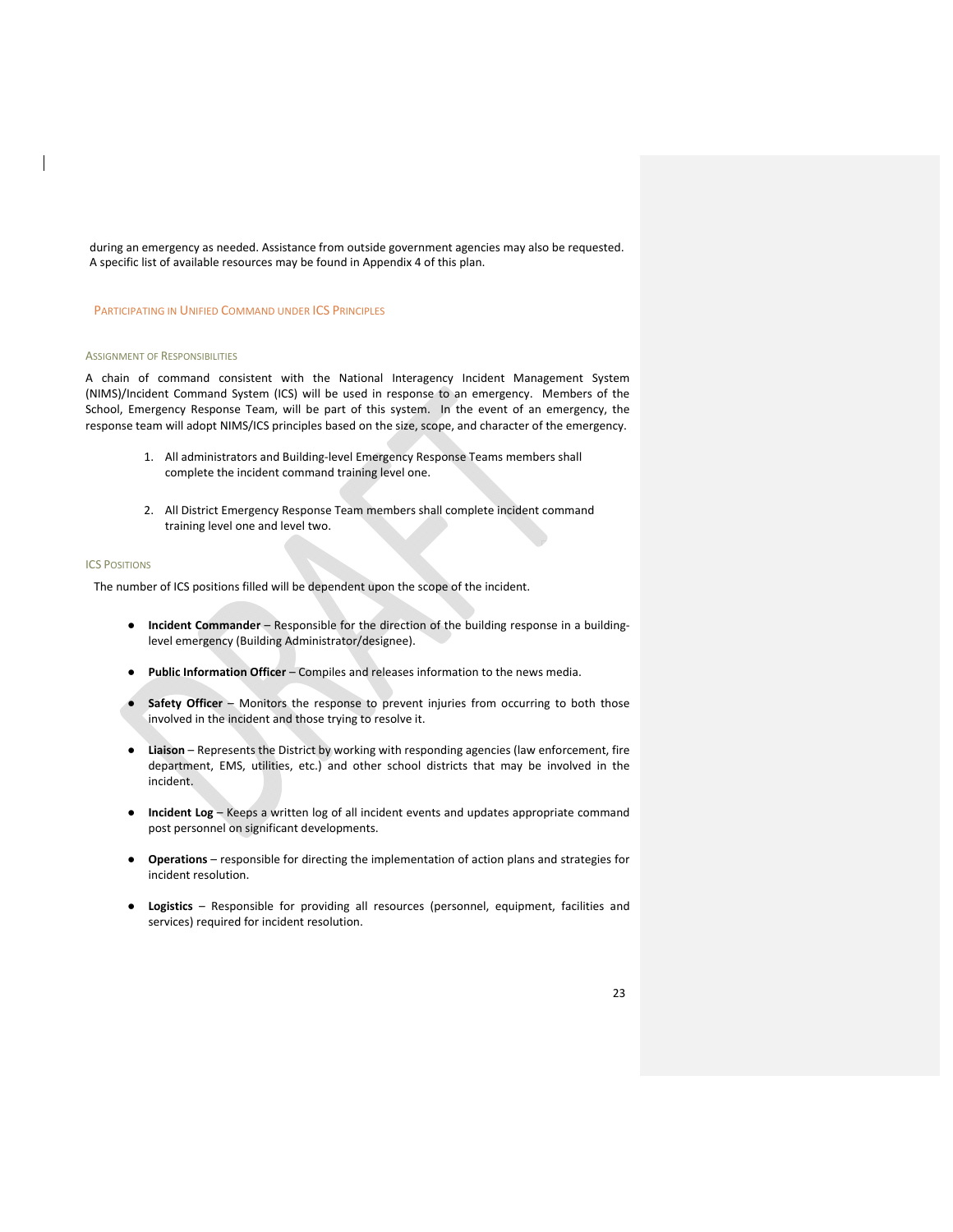- **Planning/Intelligence** Responsible for collecting, evaluating, and disseminating the information needed to measure the size, scope and seriousness of an incident and to plan a response.
- **Administration/Finance** Responsible for all cost and financial matters related to the incident.

## DISTRICT COMMAND POST (DCP):

Unless otherwise specified, The DCP will be located in the District Offices. If necessary, the command post may be moved to an alternate site including the transportation facility and even non-district-owned buildings.

## POTENTIAL ICS EMERGENCY SITES:

| <b>BUILDING:</b>                                      | Use(s):                                                                                   |
|-------------------------------------------------------|-------------------------------------------------------------------------------------------|
| White Plains City School District<br>District Offices | <b>Command Center</b><br><b>Public Information Center</b><br><b>Communications Center</b> |
| White Plains High School                              | Shelter-in-Place<br>Staging Area(s)<br><b>Alternate Command Center</b>                    |
| Rochambeau Alternative High School                    | Shelter-in-Place<br>Staging Area(s)                                                       |
| <b>Church Street School Elementary</b>                | Shelter-in-Place<br>Staging Area(s)                                                       |
| George Washington Elementary                          | Shelter-in-Place<br>Staging Area(s)                                                       |
| Mamaroneck Avenue Elementary                          | Shelter-in-Place<br>Staging Area(s)                                                       |
| Post Road Elementary                                  | Shelter-in-Place<br>Staging Area(s)                                                       |
| Ridgeway Elementary                                   | Shelter-in-Place<br>Staging Area(s)                                                       |
| <b>Eastview Middle School</b>                         | Shelter-in-Place<br>Staging Area(s)                                                       |

24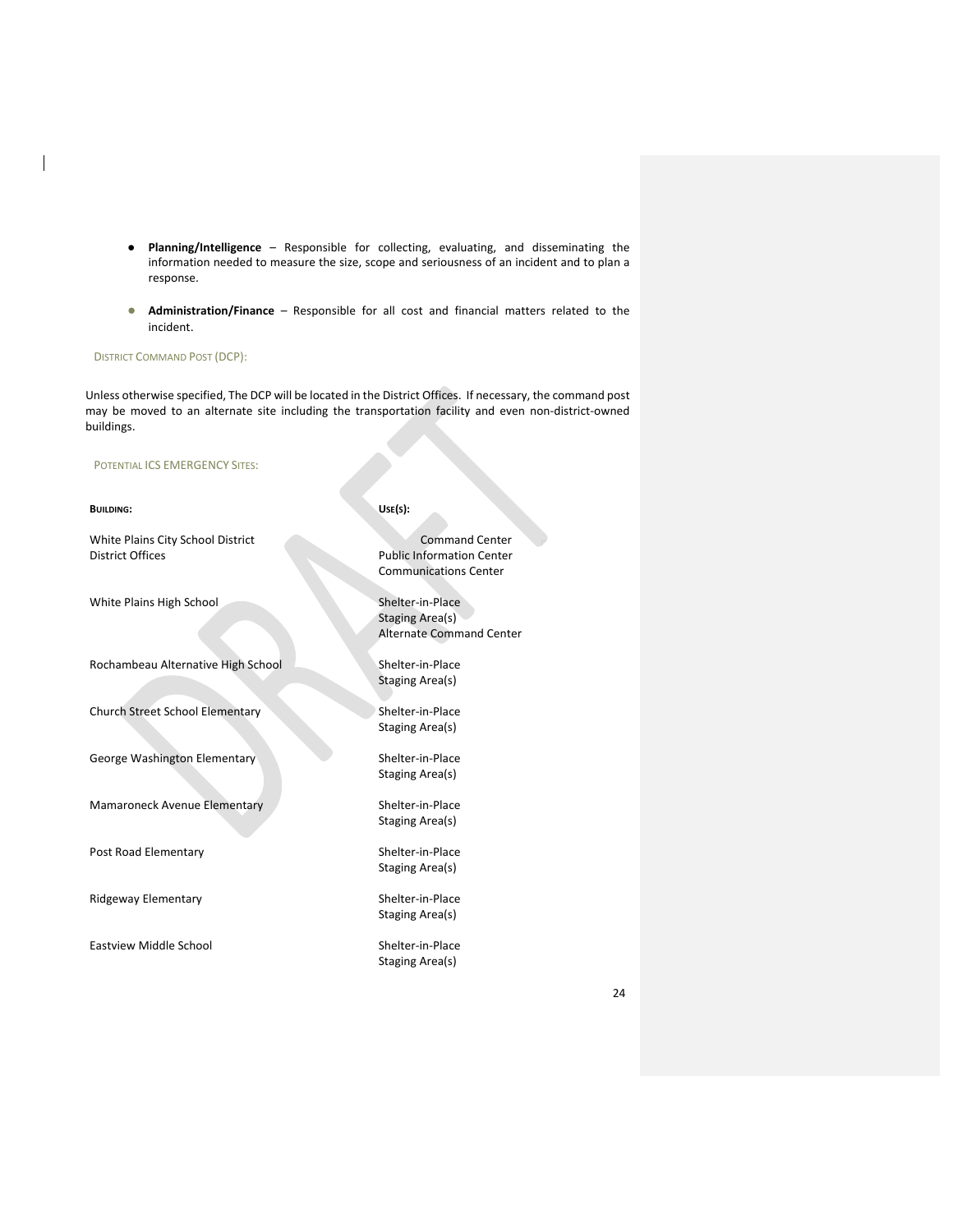Highlands Middle School Shelter‐in‐Place

Staging Area(s)

## **SECTION IV COMMUNICATION WITH OTHERS**

OBTAINING ASSISTANCE DURING EMERGENCIES FROM EMERGENCY SERVICE ORGANIZATIONS AND LOCAL GOVERNMENT AGENCIES<sup>25</sup>

- 1. The district continues to work closely with local police, fire, EMS, and governmental agencies to obtain assistance during emergencies. Representatives helped in the development of this plan, have assisted in emergency drills, and provided technical assistance. Providers have given approval to the district to rely on local personnel, resources, and facilities in emergency situations.
- 2. The district maintains an updated list of local, county, and state agencies and personnel to contact to obtain assistance. The superintendent and his/her designee will initiate the contact when needed.

OBTAINING ADVICE AND ASSISTANCE FROM LOCAL GOVERNMENT OFFICIALS, INCLUDING THE COUNTY OR CITY OFFICIALS RESPONSIBLE FOR IMPLEMENTATION OF ARTICLE 2‐B OF THE EXECUTIVE LAW26

- 1. The district maintains an updated list of local and county emergency organizations, agencies, and government officials responsible for implementation of Article 2‐B of the Executive Law. The superintendent and his/her designee will initiate the contact when needed.
- 2. The key officials in local government that can help to develop plans and assist in emergency situations as listed in emergency situations are listed in Appendix 4. Key government agencies are listed below:
	- 1. White Plains Police Department
	- 2. White Plains Fire Department
	- 3. New York State Police
	- 4. Westchester County OEM
	- 5. Westchester County Police Department
	- 6. Empress EMS
	- 7. Red Cross

 $25$  155.17(c)(1)(v) except in a school district in a city having a population of more than one million inhabitants, a description of the arrangements for obtaining assistance during emergencies from emergency services organizations and local governmental agencies;

 $^{26}$  155.17(c)(1)(vi) except in a school district in a city having a population of more than one million inhabitants, a description of the arrangements for obtaining assistance during emergencies from emergency services organizations and local governmental agencies;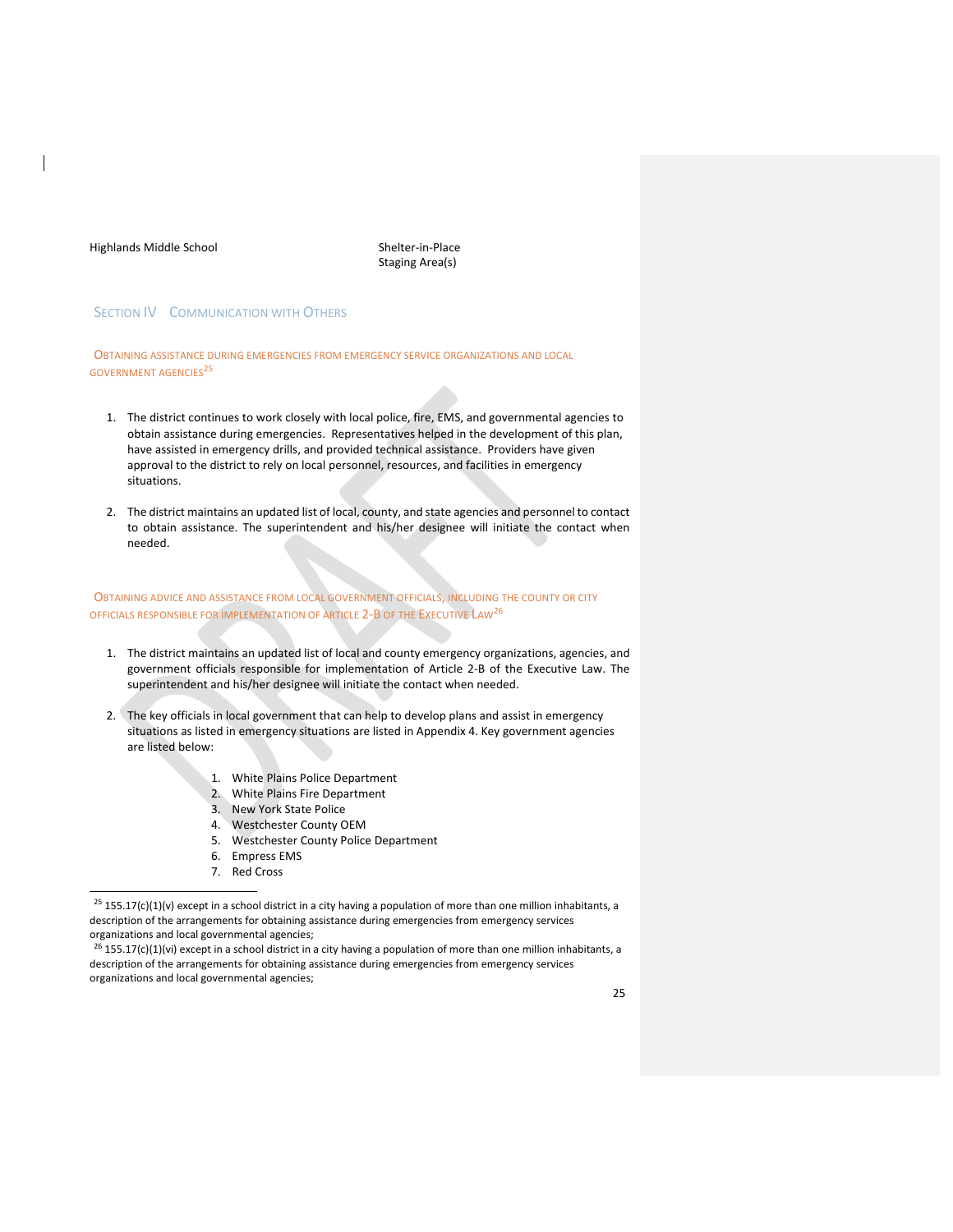CONTACTING PARENTS, GUARDIANS OR PERSONS IN PARENTAL RELATION TO THE STUDENTS OF THE DISTRICT IN THE EVENT OF A VIOLENT INCIDENT OR AN EARLY DISMISSAL<sup>27</sup>

In the event of violent incidents or crises, or an early dismissal of students, every effort will be made to notify parents. As soon as practical, the Superintendent or his/her designee shall activate the emergency notification system that will provide relevant information. Parental notification procedures for a student involved in disciplinary situations shall be consistent with the Code of Conduct and New York State law and shall be presented clearly and concisely to staff and students each year.

When a student is involved in any violent situation, or an implied or direct threat of violence by such student against themselves, including suicide, parent or guardian shall be contacted as soon as practicable.28 Administration shall utilize school mental health resources when necessary.

It is the responsibility of all parents and guardians to ensure that emergency contact information for students is always up-to-date and complete.

 $27$  155.17(c)(1)(ix) policies and procedures for contacting parents, guardians or persons in parental relation to the students of the district in the event of a violent incident or an early dismissal;

<sup>&</sup>lt;sup>28</sup> 155.17(c)(1)(x) policies and procedures for contacting parents, guardians or persons in parental relation to an individual student of the district in the event of an implied or direct threat of violence by such student against themselves, which for the purposes of this subdivision shall include suicide;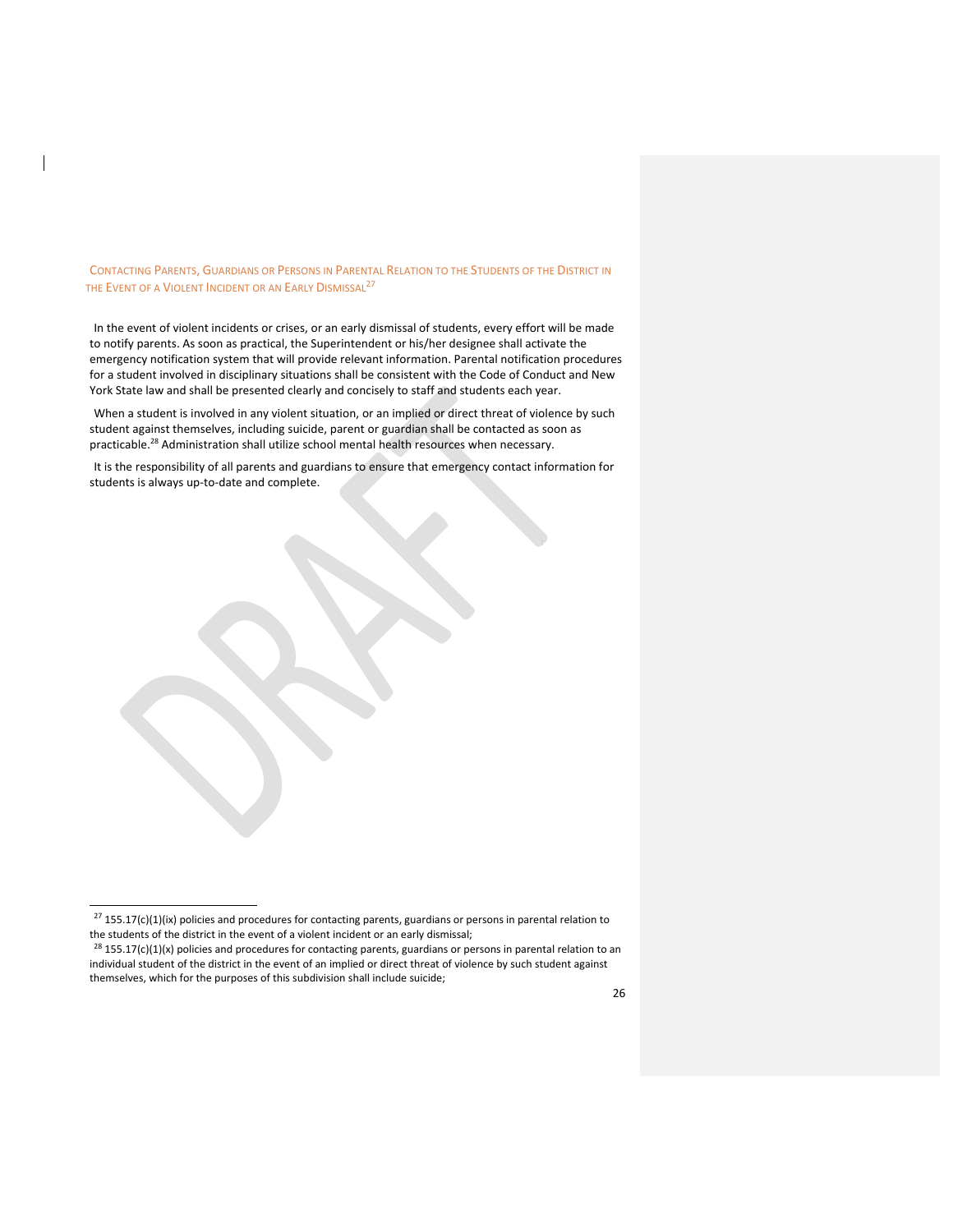#### **SECTION V RECOVERY**

#### CONTINUITY OF OPERATIONS

This district maintains continuity of operations at both the district and building level to ensure that essential functions continue during an emergency and its immediate aftermath. Essential functions include business services (payroll, accounts payable, billing and purchasing), communication (internal and external), computer and systems support, facilities maintenance, safety and security, and continuity of instruction. Specific continuity plans are contained within each Building‐level Emergency Response Plan.

#### CONTINUITY OF INSTRUCTION

The District offers a suite of online instructional tools that can be used to support remote instruction and communication. General instructional tools for communicating with students can be found on our district website

#### https://www.whiteplainspublicschools.org/remotestudents

Detailed grade‐specific remote instructional procedures are contained within each building‐level emergency plan.

*Note: The local public Library online resources are available remotely and can be accessed by students who have a library card.*

#### **DISTRICT SUPPORT FOR BUILDINGS**

When the Chief Emergency Officer is notified that an emergency exists, he/she will respond accordingly.

Members of the District Safety Team will assist as needed either at their respective Building Command Posts or by responding where directed by the Incident Commander(s). The District Safety Team will assign such other personnel as deemed necessary to meet the needs of the situation.

The District Safety Team members will remain at their assigned posts until the Incident Commander(s) has determined that the emergency is over, or it is unsafe, or no longer necessary to remain, or need to relocate.

Should the incident involve a single building, at the discretion of the District Safety Team leader in consultation with that building's administrators and Building Emergency Response Team (BERT), other school buildings may be called to support the Building Emergency Response Team in that building.

Should the incident involve multiple buildings, at the discretion of the District Safety Team leader, in consultation with building administrators, additional mental health support from the County Crisis Team and local area hospitals may be solicited to support the Emergency Response Teams in the affected building(s).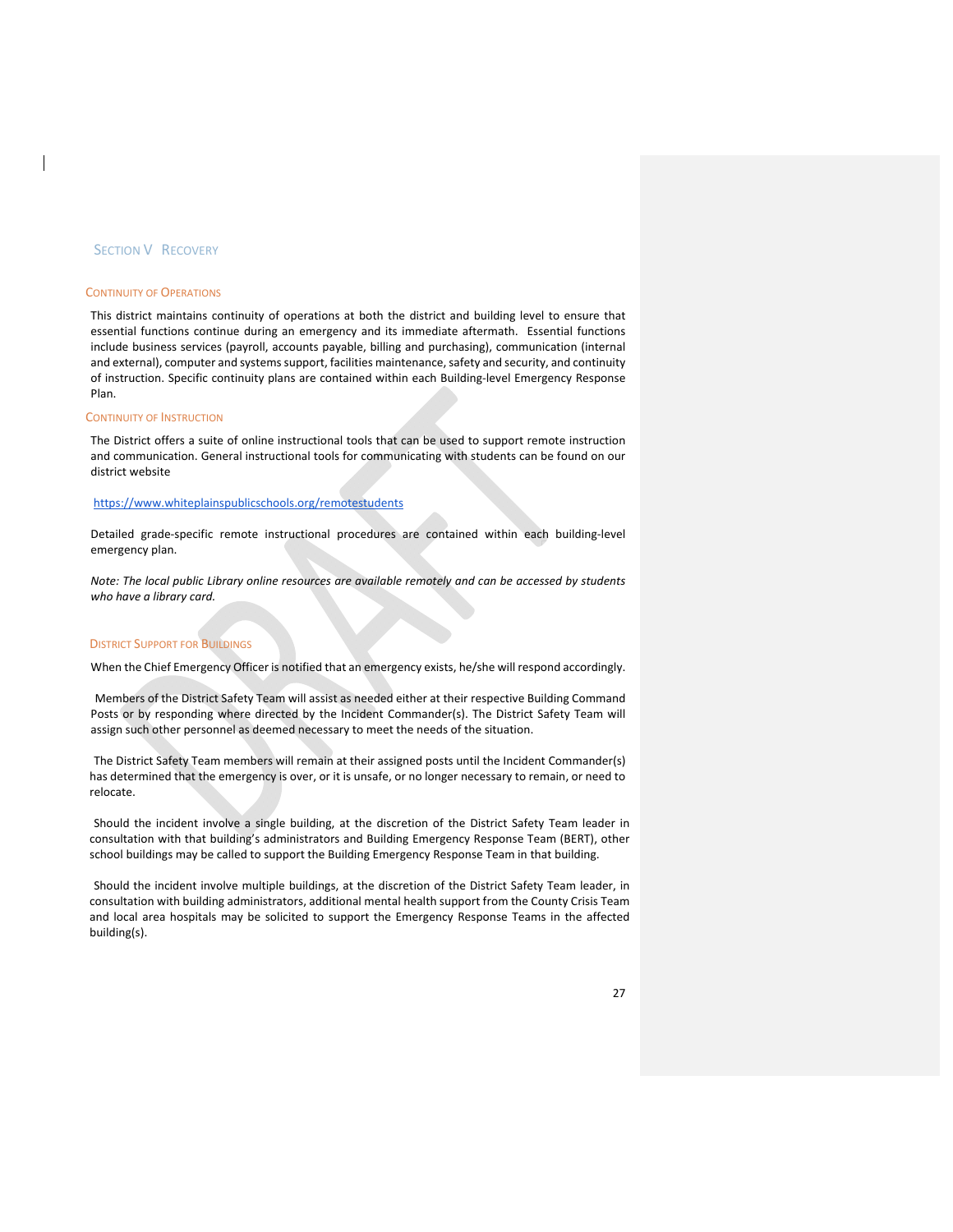In any case, a "debriefing", or post-incident analysis, will be facilitated by the District Safety Team. This process will include a review of the actual incident, the Team's response to the incident, and posttraumatic incident debriefing.

District clinicians (or, mental health professionals from outside agencies if they have been involved) will provide ongoing as-needed support to the Team members, and will monitor post-traumatic stress symptoms in team members. As appropriate, team members may be provided with a referral to EAP and/or with information regarding private mental health providers in the area.

Principal(s) are expected to consult with the District Public Information Officer in composing letters to parents following any emergency. The District's Public Information Officer will assist in sending mass communication messages to affected groups. The District's Liaison Officer will communicate with outside agencies, such as the County Health Department, to provide necessary services following any emergency.

#### DISASTER MENTAL HEALTH SERVICES

The District Liaison Officer will communicate with outside agencies, such as the County Health Department, to provide necessary mental health services following any emergency. District mental health providers may be temporarily reassigned to assist in the recovery process.



APPENDIX 1 ‐ LISTING OF SCHOOL DISTRICT BUILDINGS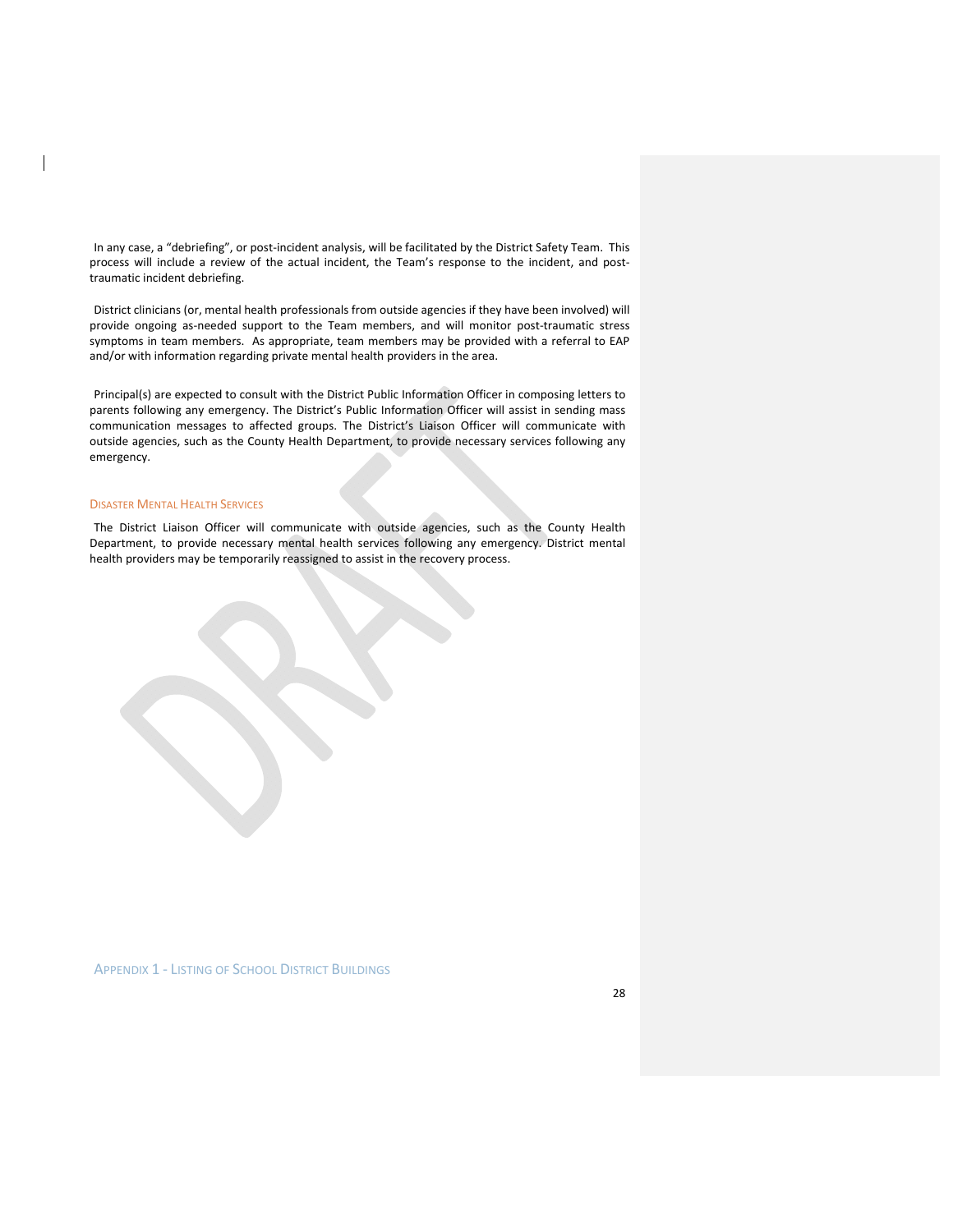## DISTRICT OFFICE / ED HOUSE

5 Homeside Lane White Plains, NY 10605 Phone: 914‐4222000

#### WHITE PLAINS HIGH SCHOOL

550 North Street White Plains, NY 10605 Phone: 914‐4222182

#### ROCHAMBEAU ALTERNATIVE HIGH SCHOOL

228 Fisher Avenue White Plains, NY 10606 Phone: 914‐4222420

## CHURCH STREET ELEMENTARY SCHOOL

295 Church Street White Plains, NY 10603 914‐4222401

#### GEORGE WASHINGTON ELEMENTARY SCHOOL

100 Orchard Street White Plains, NY Phone: 914‐4222380

## MAMARONECK AVENUE ELEMENTARY SCHOOL

7 Nosband Avenue White Plains, NY 10605 Phone: 914‐4222286

## POST ROAD ELEMENTARY SCHOOL

175 West Post Road White Plains, NY 10606 Phone: 914‐4222320

#### DAMMANN HOUSE

500 North Street Ridgeway White Plains, NY 10605 Phone: 914‐4222038

#### FACILITIES AND OPERATIONS BUILDING

580 North Street White Plains, NY 10605 Phone: 914‐4222050

#### RIDGEWAY ELEMENTARY SCHOOL

225 Ridgeway White Plains, NY 10605 Phone: 914‐4222081

## EASTVIEW MIDDLE SCHOOL

350 Main Street White Plains, NY 10601 Phone: 914‐4222223

#### HIGHLANDS MIDDLE SCHOOL

128 Grandview Avenue White Plains, NY 10605 Phone: 914‐4222092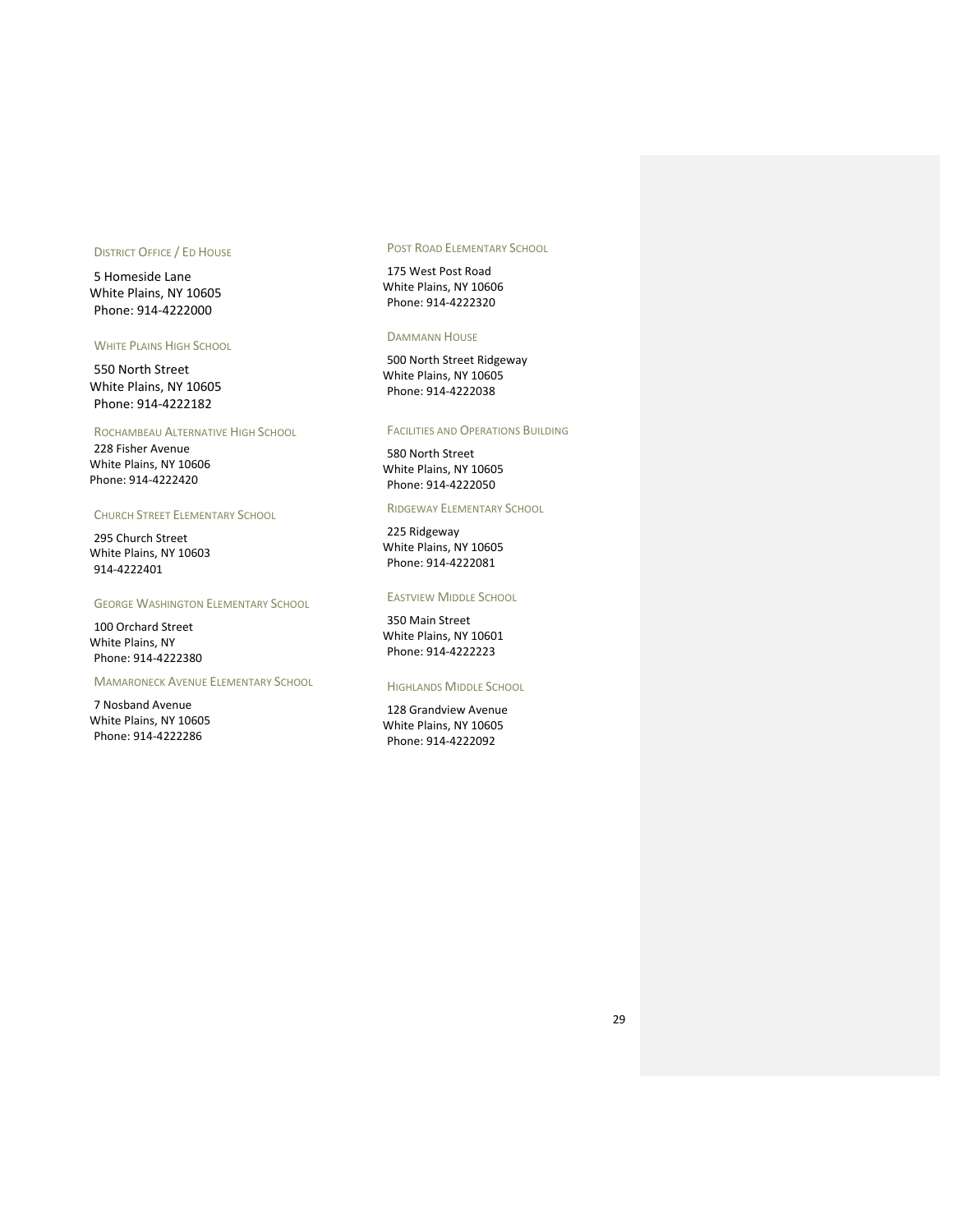## APPENDIX 2 – BUILDING‐LEVEL EMERGENCY RESPONSE PLANS

 $\mathbf I$ 

Due to the sensitive safety and security information contained in each Building-level Emergency Response Plan, these plans are confidential and not available for public dissemination. Copies of plans are maintained at each school building and the District office.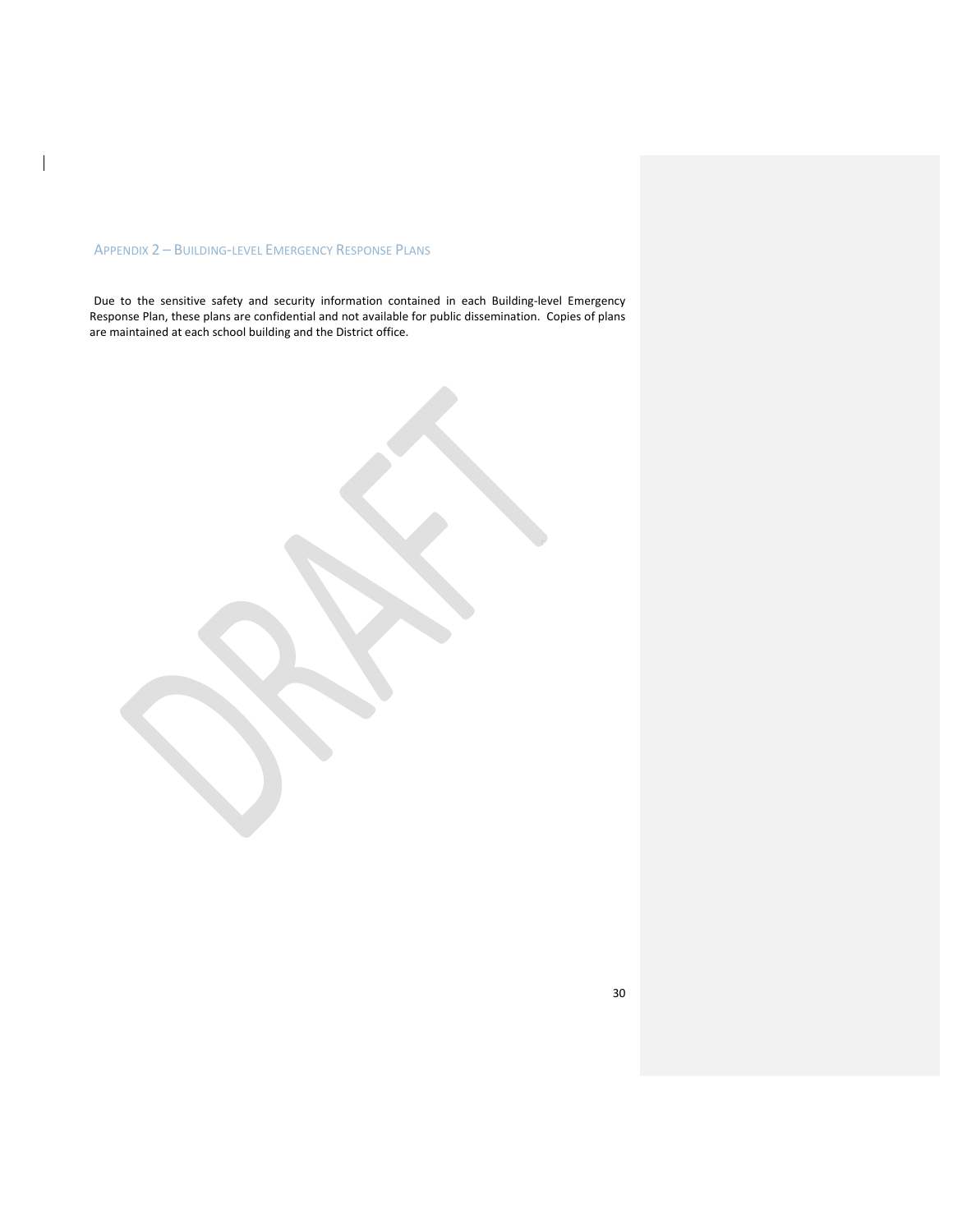## APPENDIX 3 – MEMORANDA OF UNDERSTANDING

 $\mathbf I$ 

Any applicable Memoranda of Understanding relevant to implementation of the District‐wide and Building‐level Emergency Response Plans are on file in the district office.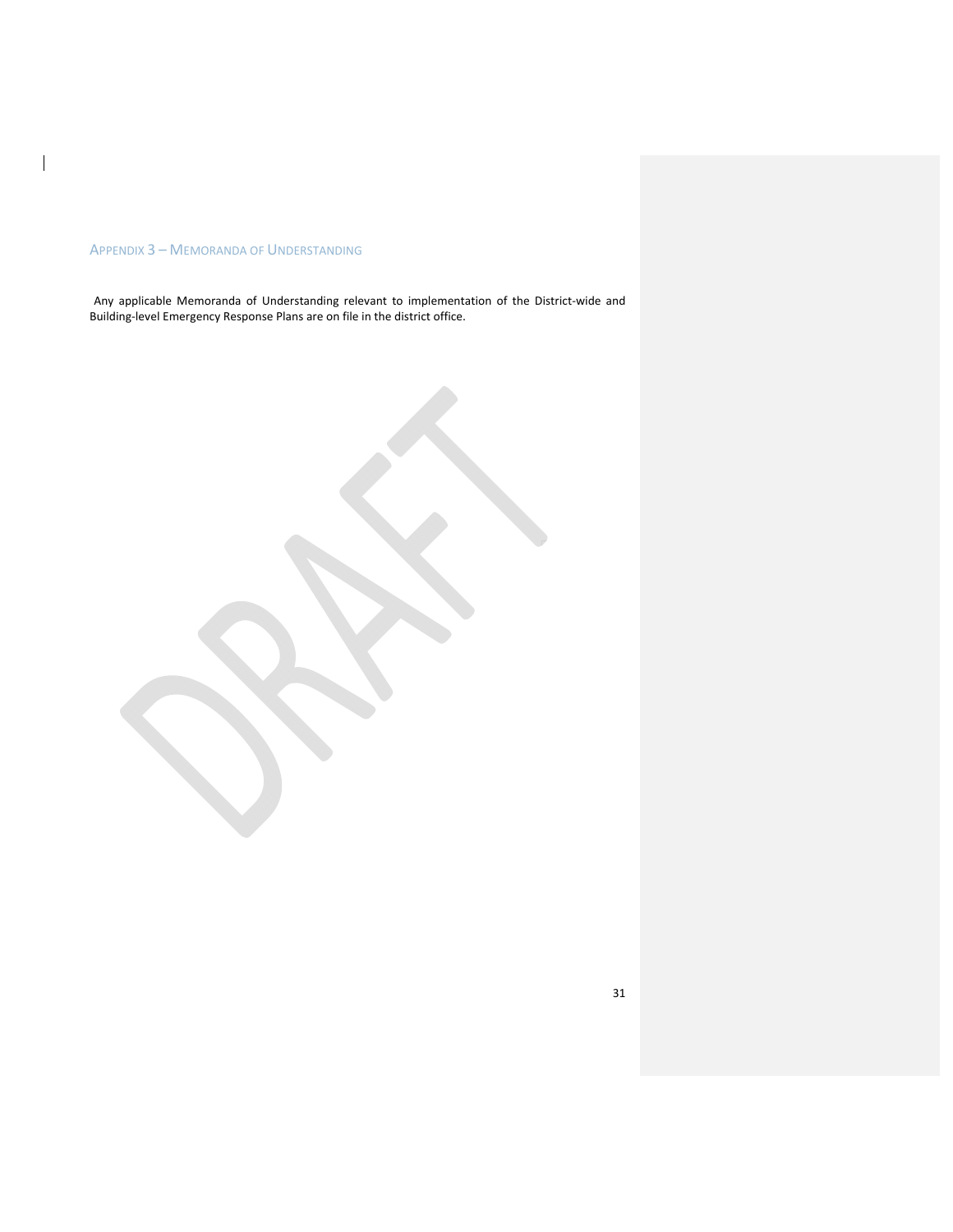## APPENDIX 4 – DISTRICT RESOURCES – CONTACT INFORMATION

 $\begin{array}{c} \hline \end{array}$ 

| <b>TITLE</b>                                            | <b>NAME</b>                                 | <b>OFFICE PHONE</b> |  |
|---------------------------------------------------------|---------------------------------------------|---------------------|--|
| Superintendent of Schools                               | Dr. Joseph L. Ricca                         | 914-422-2019        |  |
| Asst. Superintendent, Business/Emergency<br>Coordinator | Dr. Ann Vaccaro-Teich                       | 914-422-2061        |  |
| Asst. Superintendent, Human Resources                   | Mr. Scott Pepper                            | 914-422-2217        |  |
| Asst. Superintendent, Curriculum                        | Dr. Debbie Hand                             | 914-422-2027        |  |
| Asst. Superintendent; Pupil, Personnel Services         | Ms. Deborah Augarten                        | 914-422-2029        |  |
| <b>Transportation Supervisor</b>                        | Mr. Sergio Alfonso                          | 914-422-2056        |  |
| Assistant to Transportation Supervisor                  | Ms. Liliana Aristizabal                     | 914-422-2057        |  |
| District Clerk/Public Information                       | Michelle Schoenfeld                         | 914-422-2071        |  |
| Director of Facilities                                  | Mr. Frank Stefanelli                        | 914-422-2049        |  |
| Assistant Director of Buildings & Grounds               | Mr. Xavier Hernadez Delgado                 | 914-422-2206        |  |
| <b>Athletic Director</b>                                | Mr. Matt Cameron                            | 914-422-2236        |  |
| <b>Food and Nutrition Services</b>                      | Mr Ed Marra Dawn McGinn                     | 914-422-2371        |  |
| City Mayor                                              | Mr. Thomas Roach                            | 914-422-1200        |  |
| White Plains Fire Department                            | Mr Anthony DeCarlo Douglas<br><b>McMath</b> | 914-422-6360        |  |
| Ambulance - Empress EMS                                 | Mr. James O'Connor                          | 914 965-5040        |  |
| White Plains Police Department                          | Joseph Castelli                             | 914-422-6111        |  |
| <b>Westchester County</b>                               |                                             |                     |  |
| <b>County Executive</b>                                 | <b>George Latimer</b>                       | 914-995-2900        |  |
| <b>Emergency Management</b>                             | <b>Richard Wishne</b>                       | 914-231-1851        |  |
| <b>Public Safety Commissioner</b>                       | <b>Tom Gleason</b>                          | 914-995-2000        |  |
| County Health Dept.                                     | Dr. Sherlita Amler                          | 914-864-7292        |  |
| Red Cross Emergency Services                            |                                             | 914-946-6500        |  |
| <b>Chief of Technical Services</b>                      | Lawrence B. Czech                           | 315-457-8909        |  |

**Formatted:** Indent: First line: 0"

**Formatted:** Indent: First line: 0"

**Formatted:** Indent: First line: 0"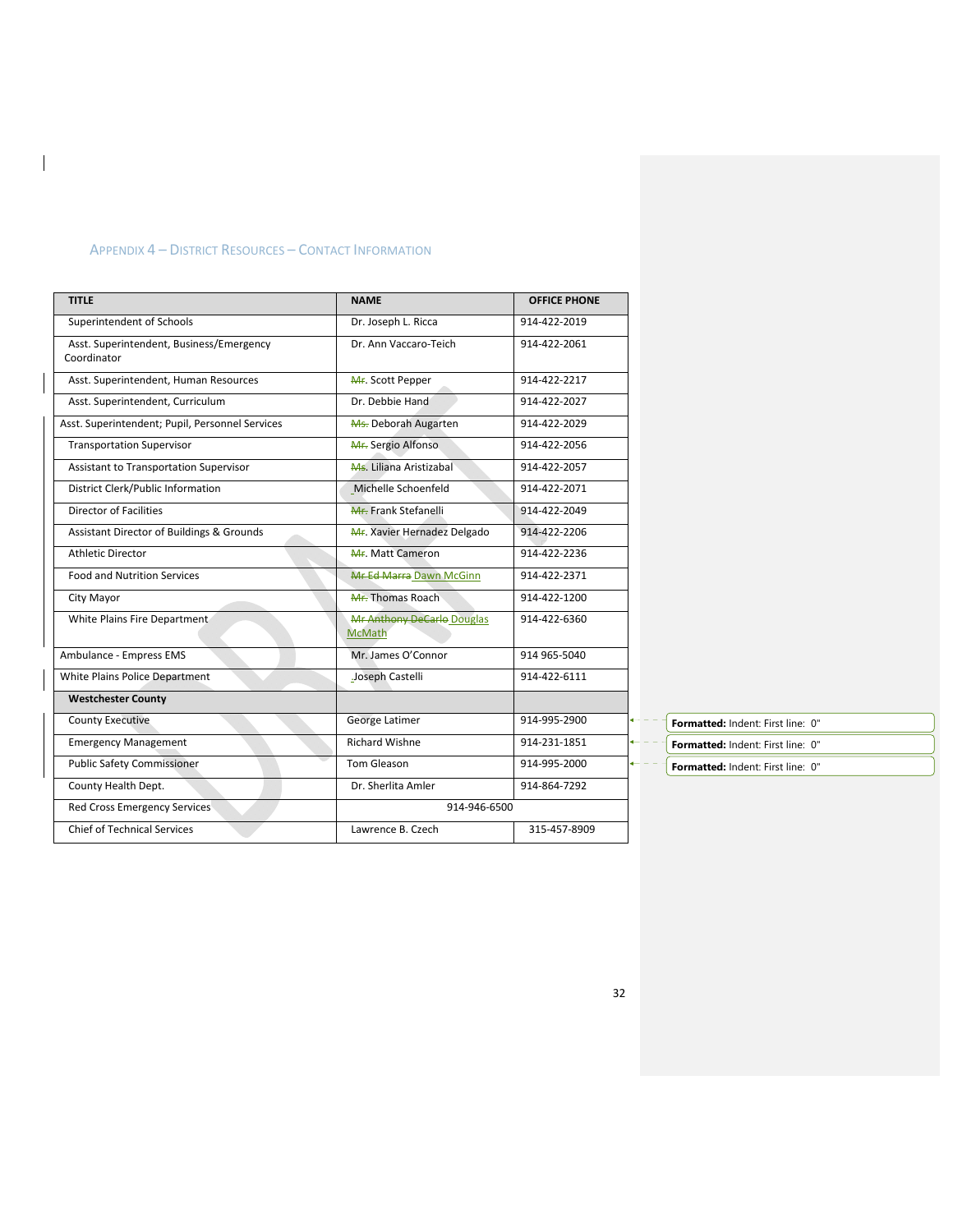#### APPENDIX 5 – SECTION 155.17 REGULATION COMPLIANCE REFERENCE

- **155.17(b)(14)** District-wide school safety team means a district-wide team appointed by the board of education. The district-wide team shall include, but not be limited to, representatives of the school board, teacher, administrator, and parent organizations, school safety personnel, school bus drivers and monitors, and other school personnel. At the discretion of the board of education, or the chancellor in the case of the City of New York, a student may be allowed to participate on the safety team, provided however, that no portion of a confidential buildinglevel emergency response plan shall be shared with such student nor shall such student be present where details of a confidential building-level emergency response plan or confidential portions of a district-wide emergency response strategy are discussed.
- 155.17(c)(1)(i) policies and procedures for responding to implied or direct threats of violence by students, teachers, other school personnel and visitors to the school, including threats by students against themselves, which for the purposes of this subdivision shall include suicide;
- **155.17(c)(1)(ii)** policies and procedures for responding to acts of violence by students, teachers, other school personnel and visitors to the school, including consideration of zero-tolerance policies for school violence;
- **155.17(c)(1)(iii)** appropriate prevention and intervention strategies, such as: (a) collaborative arrangements with State and local law enforcement officials, designed to ensure that school safety officers and other security personnel are adequately trained, including being trained to de‐escalate potentially violent situations, and are effectively and fairly recruited; (b) nonviolent conflict resolution training programs; (c) peer mediation programs and youth courts; and (d) extended day and other school safety programs;
- 155.17(c)(1)(iv) policies and procedures for contacting the appropriate law enforcement officials in the event of a violent incident;
- **155.17(c)(1)(v)** except in a school district in a city having a population of more than one million inhabitants, a description of the arrangements for obtaining assistance during emergencies from emergency services organizations and local governmental agencies;
- **155.17(c)(1)(vi)** except in a school district in a city having a population of more than one million inhabitants, the procedures for obtaining advice and assistance from local government officials, including the county or city officials responsible for implementation of article 2‐B of the Executive Law;
- **155.17(c)(1)(vii)** except in a school district in a city having a population of more than one million inhabitants, the identification of district resources which may be available for use during an emergency;
- **155.17(c)(1)(viii)** except in a school district in a city having a population of more than one million inhabitants, a description of procedures to coordinate the use of school district resources and manpower during emergencies, including identification of the officials authorized to make decisions and of the staff members assigned to provide assistance during emergencies;
- 155.17(c)(1)(ix) policies and procedures for contacting parents, guardians or persons in parental relation to the students of the district in the event of a violent incident or an early dismissal;
- 155.17(c)(1)(x) policies and procedures for contacting parents, guardians or persons in parental relation to an individual student of the district in the event of an implied or direct threat of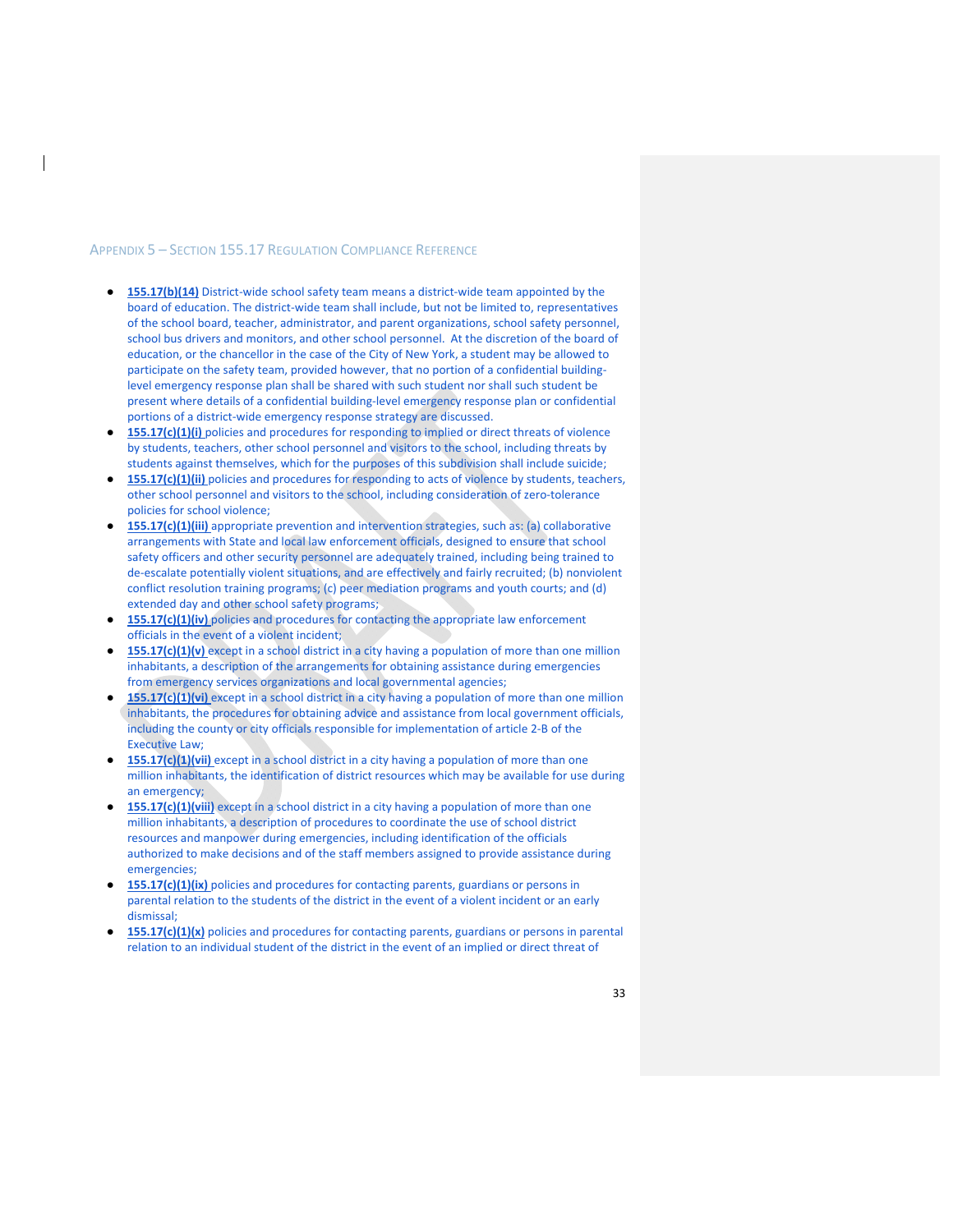violence by such student against themselves, which for the purposes of this subdivision shall include suicide;

- 155.17(c)(1)(xi) policies and procedures relating to school building security, including, where appropriate, the use of school safety officers and/or security devices or procedures;
- 155.17(c)(1)(xii) policies and procedures for the dissemination of informative materials regarding the early detection of potentially violent behaviors, including but not limited to the identification of family, community and environmental factors to teachers, administrators, parents and other persons in parental relation to students of the school district or board, students and other persons deemed appropriate to receive such information;
- 155.17(c)(1)(xiii) policies and procedures for annual multi-hazard school safety training for staff and students, provided that the district must certify to the commissioner that all staff have undergone annual training by September 15, 2016 and each subsequent September 15th thereafter on the building-level emergency response plan which must include components on violence prevention and mental health, provided further that new employees hired after the start of the school year shall receive such training within 30 days of hire or as part of the district's existing new hire training program, whichever is sooner;
- **155.17(c)(1)(xiv)** procedures for review and the conduct of drills and other exercises to test components of the emergency response plan, including the use of tabletop exercises, in coordination with local and county emergency responders and preparedness officials;
- 155.17(c)(1)(xv) the identification of appropriate responses to emergencies, including protocols for responding to bomb threats, hostage-takings, intrusions and kidnappings;
- 155.17(c)(1)(xvi) strategies for improving communication among students and between students and staff and reporting of potentially violent incidents, such as the establishment of youth‐ run programs, peer mediation, conflict resolution, creating a forum or designating a mentor for students concerned with bullying or violence and establishing anonymous reporting mechanisms for school violence;
- **155.17(c)(1)(xvii)** a description of the duties of hall monitors and any other school safety personnel, the training required of all personnel acting in a school security capacity, and the hiring and screening process for all personnel acting in a school security capacity;
- 155.17(1)(c)(xix) the designation of the superintendent, or superintendent's designee, as the district chief emergency officer whose duties shall include, but not be limited to:
- 155.17(c)(2)(h) Fire and emergency drills. Each school district and board of cooperative educational services shall, at least once every school year, and where possible in cooperation with local county emergency preparedness plan officials, conduct one test of its emergency response procedures under each of its building‐level emergency response plans, including sheltering, lock-down, or early dismissal, at a time not to occur more than 15 minutes earlier than the normal dismissal time.
- 155.17(c)(2)(h)(3)(i)Except in a school district in a city having a population of more than one million inhabitants, the chief executive officer of each educational agency located within a public school district shall provide to the superintendent of schools information about school population, number of staff, transportation needs and the business and home telephone numbers of key officials of such educational agencies.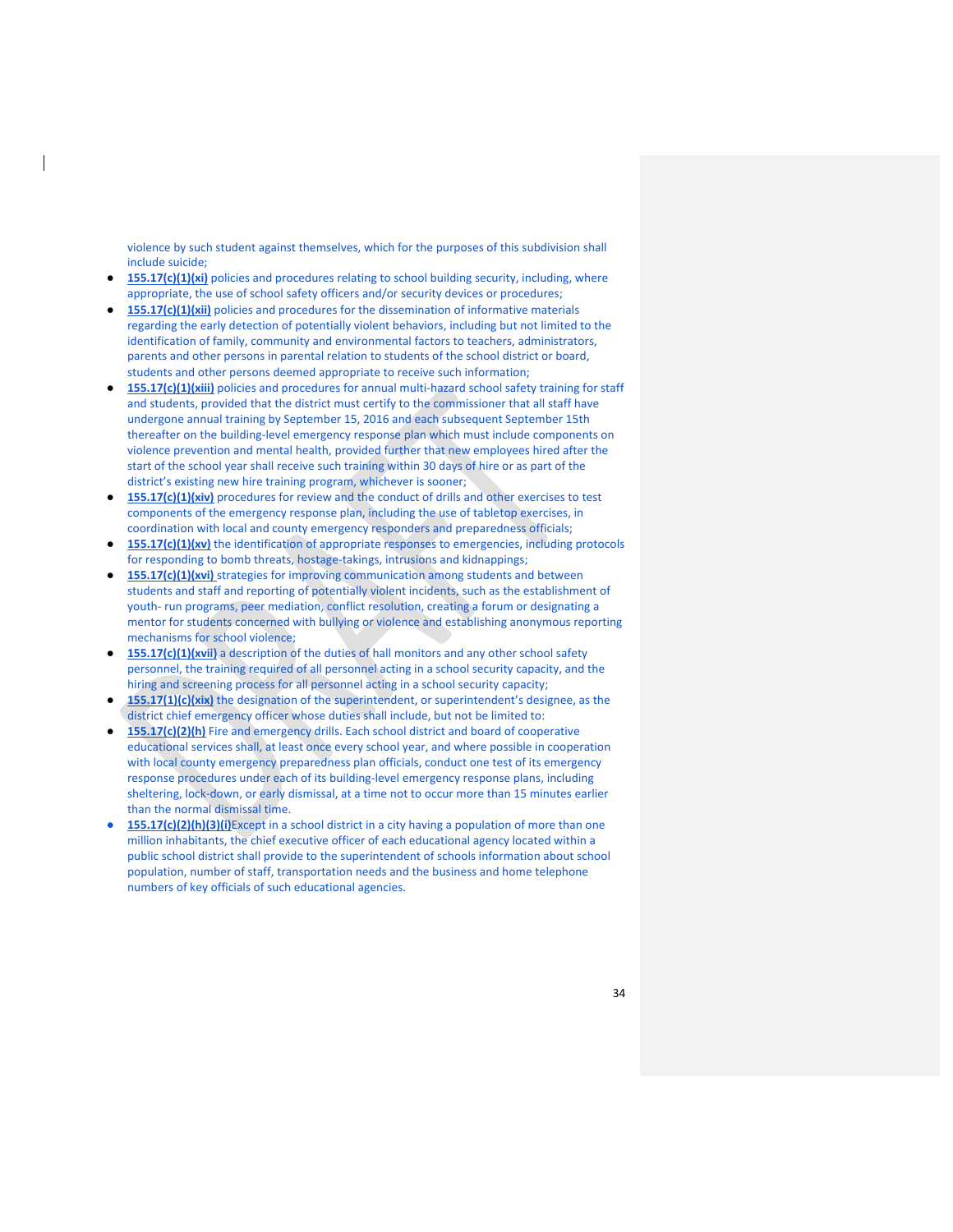#### PROTOCOLS FOR A STATE DISASTER EMERGENCY INVOLVING A COMMUNICABLE DISEASE

In September 2020, Governor Cuomo signed legislation that requires all New York State public employers to adopt a plan for operations in the event of a declared state disaster emergency involving a communicable disease. The new legislation will constitute New York State Labor Law Section 27-c, and serve as a response to the effects of the sudden onset of the COVID‐19 pandemic in the Spring of 2020. In addition to 27-C, the following section was added to 2801-a of the Education Law that required additions to the District Plan.

Education Law - 2801-a (m) - protocols for responding to a declared state disaster emergency involving a *communicable disease that are substantially consistent with the provisions of section twenty‐seven‐c of the labor law.*

#### **PROTOCOLS**

 $\overline{\phantom{a}}$ 

1. In the event of a state‐ordered reduction of the District's in‐person workforce, the following is a list of **essential** employees.

dia.

| Position                                                        | <b>Title</b>                                                                                                    | Justification                                                                                                                  |
|-----------------------------------------------------------------|-----------------------------------------------------------------------------------------------------------------|--------------------------------------------------------------------------------------------------------------------------------|
| <b>Information Technology</b>                                   | Director<br><b>Technicians</b>                                                                                  | This group is needed to maintain the<br>internet capability including remote<br>learning and working from<br>home.             |
| <b>Custodial and Maintenance</b>                                | Director<br>Asst. Director<br><b>Senior Custodians</b><br>Custodians<br><b>Maintenance Mechanics</b><br>Grounds | This group is needed to maintain the<br>cleanliness and continued functioning<br>of the building & grounds.                    |
| Administration                                                  | Superintendent & Asst.<br>Superintendents                                                                       | Required to ensure continuity of the<br>response efforts.                                                                      |
| <b>Building Administration &amp;</b><br><b>Clerical Support</b> | <b>Building Administrators &amp;</b><br><b>Clerical Support</b>                                                 | Required to ensure continuity of the<br>response efforts.                                                                      |
| Faculty and Staff                                               | Teachers/Related<br>Service Provider and<br>Similar Instructional<br>Staff                                      | To provide instruction, related services,<br>etc., to students as needed to the extent<br>they are attending school in person. |
| Security                                                        | Security Coordinator &<br><b>Security Assistants</b>                                                            | To ensure the safety/security of the<br>campuses.                                                                              |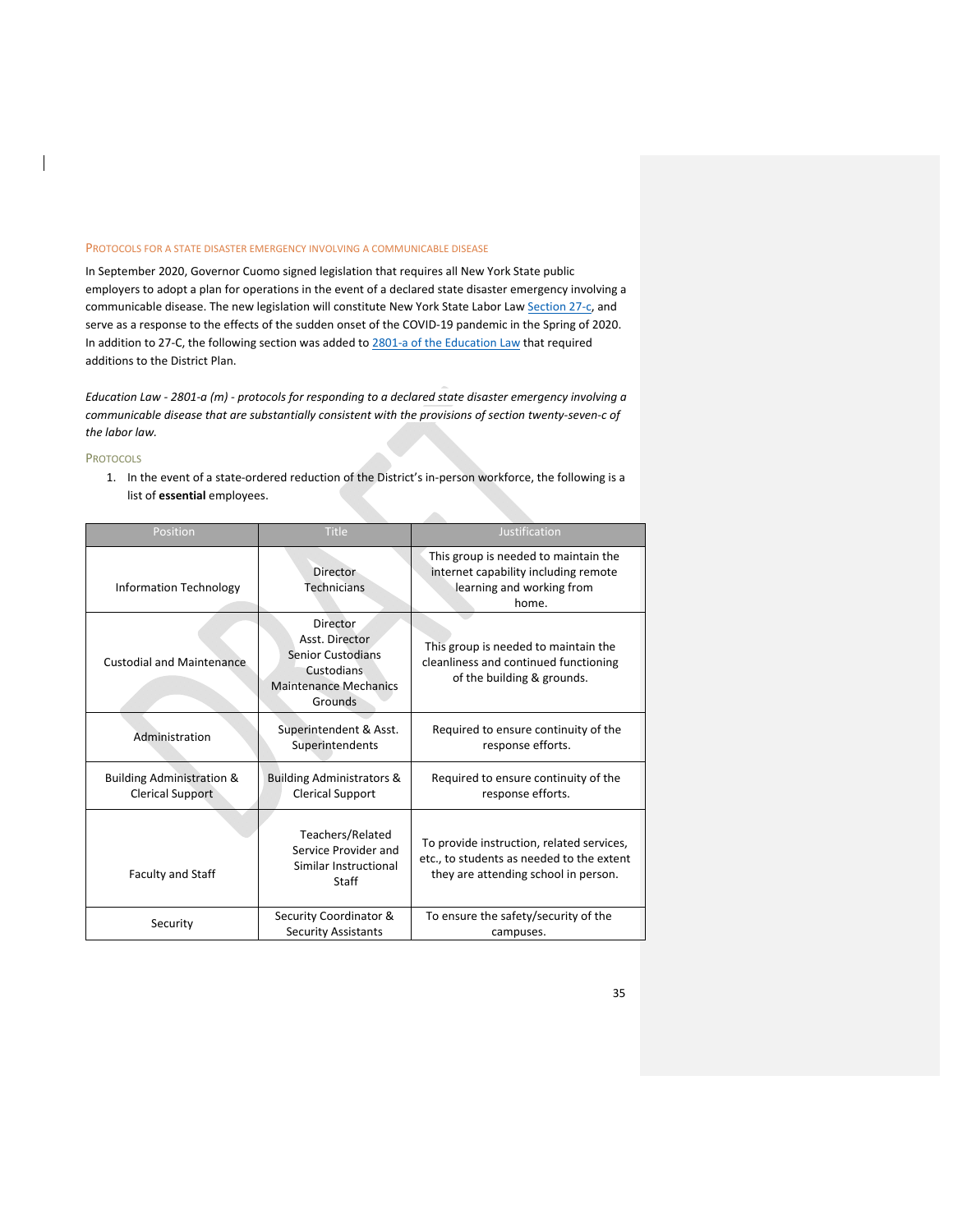| Transportation             | Director of Transportation,<br>Support Staff &<br><b>Transportation Contractor</b> | To transport food to students who<br>receive home meals and/or to transport<br>students as needed to the extent they<br>are attending school in person. |
|----------------------------|------------------------------------------------------------------------------------|---------------------------------------------------------------------------------------------------------------------------------------------------------|
| Food Service               | Food Service Director &<br><b>Food Service Workers</b>                             | To prepare and distribute meals to<br>students.                                                                                                         |
| <b>Health Services</b>     | Director of Health Services<br>and staff as deemed<br>necessary                    | To assist with testing requirements,<br>reporting and contract tracing.                                                                                 |
| <b>Business Operations</b> | Accounting, Payroll,<br>Accounts Payroll,<br>Purchasing                            | Where necessary to ensure the continued<br>operation of the District.                                                                                   |

- 2. To enable all non-essential employees in a state disaster emergency involving a communicable disease to telecommute, the District will provide the appropriate technology resources needed.
- 3. To reduce overcrowding on public transportation:
	- Class schedules may be staggered to a daily cohort system consistent with any applicable collective bargaining agreements.
	- In‐person days may be staggered by cohort's groups.
	- Staff and students may walk or drive a personal vehicle to campus.
	- Staff may be required to arrive on campus prior to students in a staggered work shift consistent with any applicable collective bargaining agreements or staggered assigned day of work.
	- Employees may be permitted to work remotely.
	- Students may be permitted to receive instruction remotely.
	- Visitors may not be permitted on campus during school hours.
- 4. A quantity of personal protective equipment PPE, sufficient to provide to all essential employees, will be procured, stored and managed as follows:
	- The Facilities Department will maintain an inventory of PPE in accordance with NYS Education Department guidelines, and continually restock same as needed.
	- Storage of personal protective equipment will be on campus and comply with the manufacturer's storage recommendations for each item.
	- PPE equipment will be readily available, if needed.
- 5. In the event an employee, student or contractor is exposed to a known case of a communicable disease that is subject to a state disaster emergency involving a communicable disease, exhibits symptoms of such disease, or tests positive for such disease, the District will respond as follows:
	- Staff have been provided training on how to identify signs of illness in students and staff and the procedure to send symptomatic students to the school nurse or other designated personnel in each building.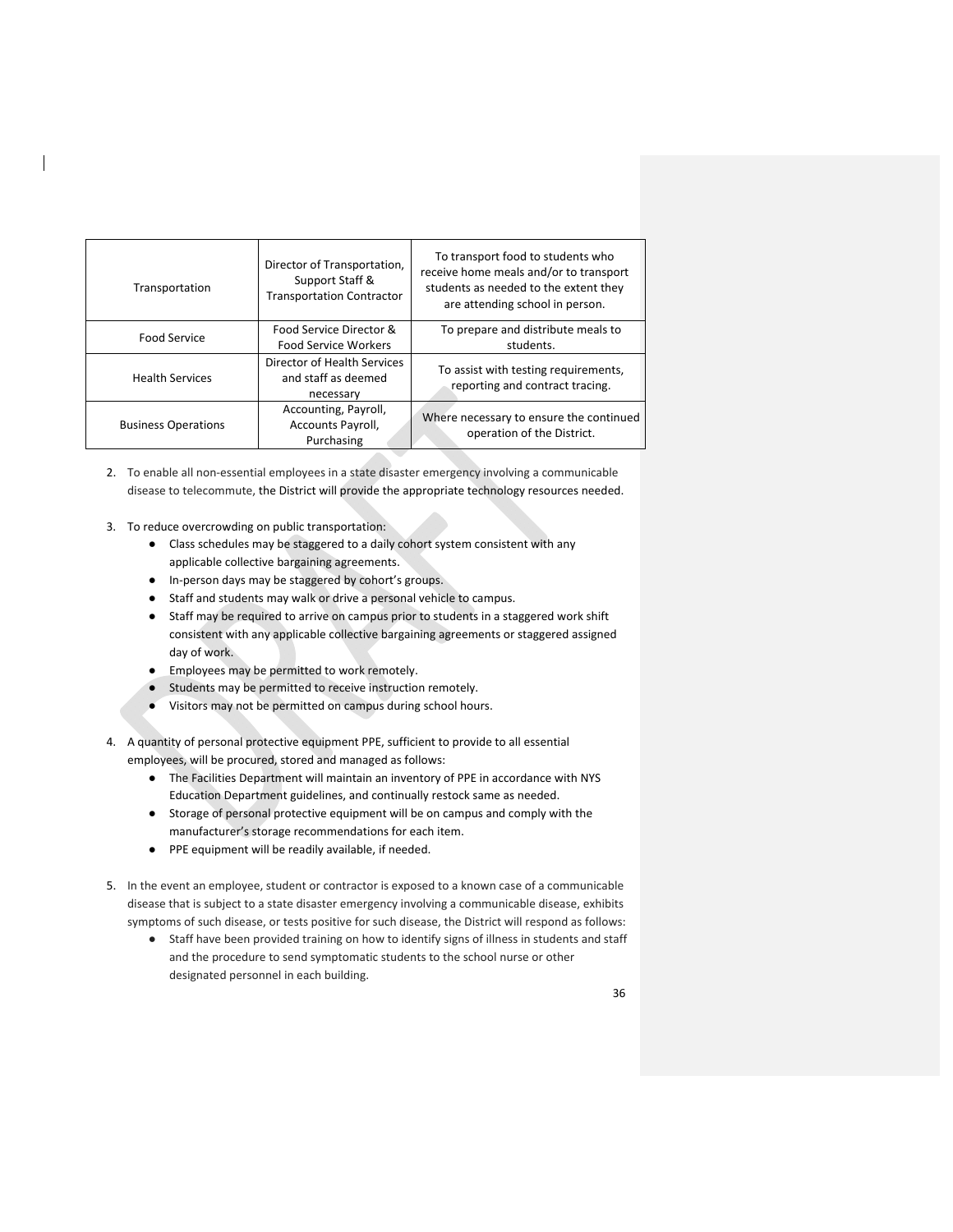- The person will be moved to a predetermined isolation room or area to separate anyone who exhibits COVID‐like symptoms.
- The person will be assessed by a registered nurse at the school.
- Transportation arrangements will be made to transport the sick person home or to a healthcare facility.
- Areas used by a sick person will be closed off and not used before cleaning and disinfection. All remaining staff members will wash their hands and be sent to a clean area within the school for the remainder of the day if possible or at least until the room is aired out and disinfected.
- When possible, custodial staff will wait 24 hours (or as long as possible) before cleaning and disinfecting the area in accordance with procedures contained in this plan. If it is not possible to wait 24 hours, wait as long as possible.
- Persons who had close contact with a person diagnosed with COVID-19 will be advised to stay home and self-monitor for symptoms and to follow CDC guidance if symptoms develop. If a person does not have symptoms, they will be instructed to follow appropriate CDC guidance for home isolation.
- Sick staff members and children will be advised not to return until they have met CDC criteria to discontinue home isolation.
- In the event that the school is notified that an employee or student has been exposed to COVID‐19 and are quarantined, or if a family member has been diagnosed with or presumed to have COVID‐19 and/or is being isolated, the following procedure will be followed:
	- i. Personnel and students with known exposure to someone with diagnosed or presumed to have a state disaster emergency involving a communicable disease communicable disease will be instructed to self‐quarantine at home for 14 days
	- ii. If a student is excluded from school due to a state disaster emergency involving communicable disease symptoms or has had a positive test, his or her siblings or other students living in the same household will be questioned, and if they exhibit symptoms, they will also be excluded from school. If they do not exhibit symptoms, they may still be excluded from school and asked to self-quarantine.
	- iii. The custodial staff will be informed so that all desks, lockers, and workspaces of the person are thoroughly disinfected. If the school is not open when notification occurs, the custodial staff will wait 24 hours or as long as possible prior to disinfecting and instead will block off the area so that others do not have contact. However, if that is not possible or school is in session, the cleaning will occur immediately.
	- iv. If a student/employee presents with asthma symptoms, they will be assessed by a registered nurse.
	- v. Assessment will include Checking of lungs for wheezing, temperature check, O2 saturation, and will include assessment for any state disaster emergency involving a communicable disease, communicable disease symptoms.